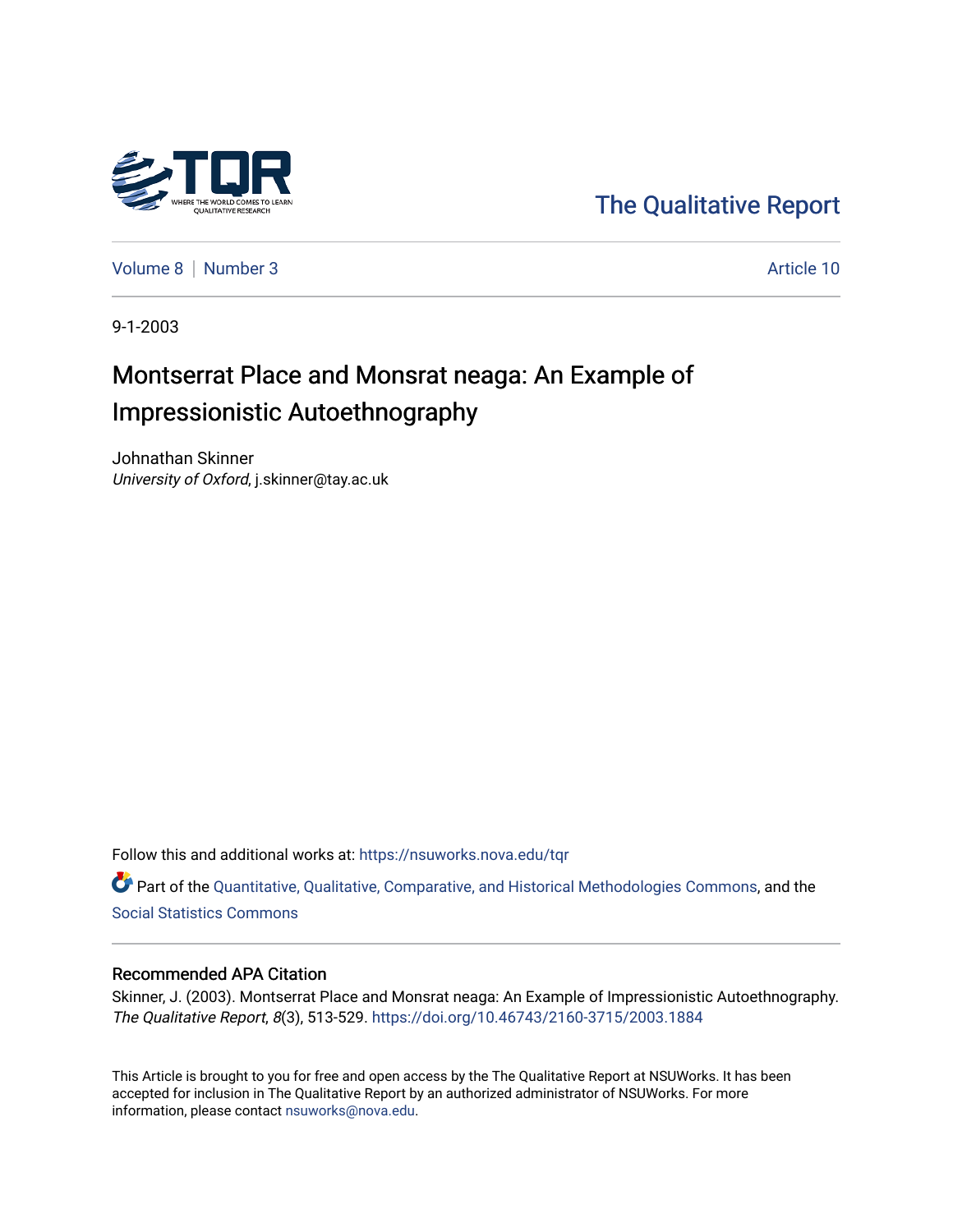

## Montserrat Place and Monsrat neaga: An Example of Impressionistic Autoethnography

## Abstract

This is an impressionistic tale from the field. It is a composite of fieldwork days, the dramatic recall of ethnographic work on Montserrat, a British Dependent Territory in the Eastern Caribbean. At the tail-end of my fieldwork research period, I was evacuated from the island as a volcano erupted, eventually destroying almost all of where this piece is set - where the ethnography was practiced. Though this is not salvage ethnography, there is thus an element of reconstruction to this piece, of paradise regained. On Montserrat, neaga is a term with derogatory connotations, but it is also an inclusive term referring to folk. This experimental insight into doing ethnography, autoethnography in this case, is dedicated to Pippa and those who have been killed and displaced by the volcano.

## Keywords

Montserrat, Impressionistic Autoethnography, Narrative, Self

## Creative Commons License



This work is licensed under a [Creative Commons Attribution-Noncommercial-Share Alike 4.0 License](https://creativecommons.org/licenses/by-nc-sa/4.0/).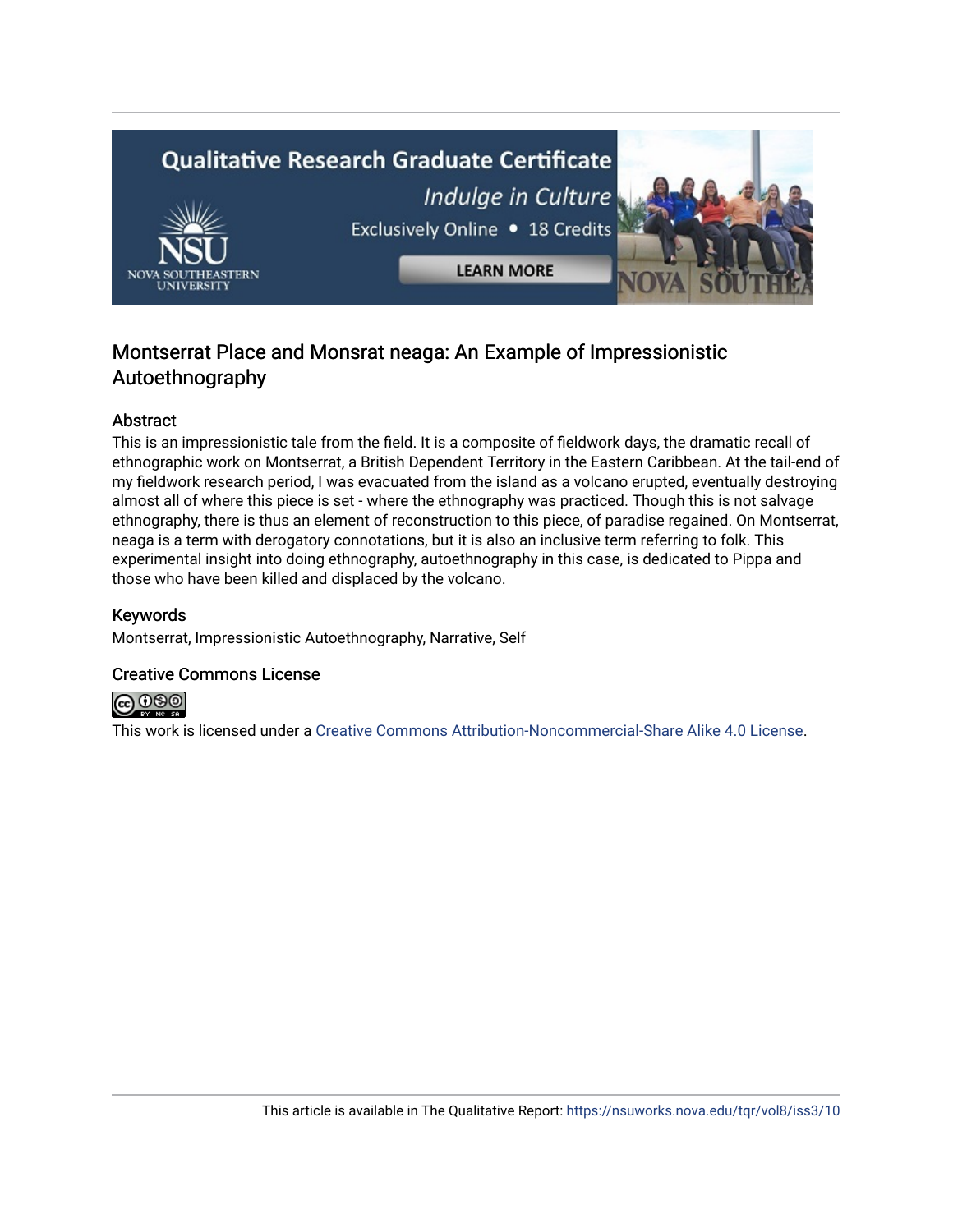## **Montserrat Place and Mons'rat Neaga: An Example of Impressionistic Autoethnography**

## **Jonathan Skinner**

University of Oxford, Oxford, London, UK

*This is an impressionistic tale from the field. It is a composite of fieldwork days, the dramatic recall of ethnographic work on Montserrat, a British Dependent Territory in the Eastern Caribbean. At the tail-end of my fieldwork research period, I was evacuated from the island as a volcano erupted, eventually destroying almost all of where this piece is set - where the ethnography was practised. Though this is not 'salvage ethnography', there is thus an element of reconstruction to this piece, of 'paradise regained'. On Montserrat, 'neaga' is a term with derogatory connotations, but it is also an inclusive term referring to 'folk'. This experimental insight into 'doing' ethnography, autoethnography in this case, is dedicated to Pippa and those who have been killed and displaced by the volcano. Key words: Montserrat, Impressionistic Autoethnography, Narrative, Self* 

## **Preface**

The narrative below is an example of impressionistic autoethnography. Its aim is to encourage experimentation in the reporting and writing of qualitative research data. 'Experimental writing' in the social sciences, with its liberal and humanistic origins and aims, has recently been associated with postructural and postmodern 'deconstructive' movements, with the rise of 'new ethnographic criticism' in disciplines such as anthropology, often marked by the 'Writing Culture School' publications of 1986 (see Clifford, 1986; Marcus & Fischer, 1986) and subsequent publications in similar vein ('after writing culture' [James & Hockey & Dawson, 1997], 'siting culture' [Olwig & Hastrup 1997], 'women writing culture' [Behar & Gordon, 1995]). This 'postcolonial crisis' (Clifford 1988: 8) and post- 'Orientalism' literary turn – of blurred boundaries, challenged authorities and cross-examined subjectivities - is held to have presaged a new moment and movement in the social sciences. Experimental writing has always been present in the social sciences, though it has generally (genre-ally) lacked legitimacy as social facts disciplines competed with natural facts disciplines in establishing themselves at the start of the twentieth century. Laura Bohannon's *Return to Laughter* (Bowen, 1954) is widely held to be one of the first genre-crossing monographs as a fictionalised version of her fieldwork in West Africa published under the name of Elizabeth Bowen; according to 'Bowen' (1954: forward), her book is 'fictitious' though the incidents in the book and its ethnographic background are 'of the genre' of her experiences. Prior to this widely-received account, students of the anthropologist Franz Boas, Edward Sapir and Paul Radin had quietly queried the boundary between truth and fiction in their own distinctive ways, the former by writing poetically-informed ethnography and arguing for 'realism in prose fiction' (1917), and the latter through his innovative life history of Crashing Thunder (1983[1926]), an American Indian. Whereas these formative publications gained notoriety for departing from the norm, in the last twenty years of qualitative research writing, that norm has been repeatedly challenged and stretched by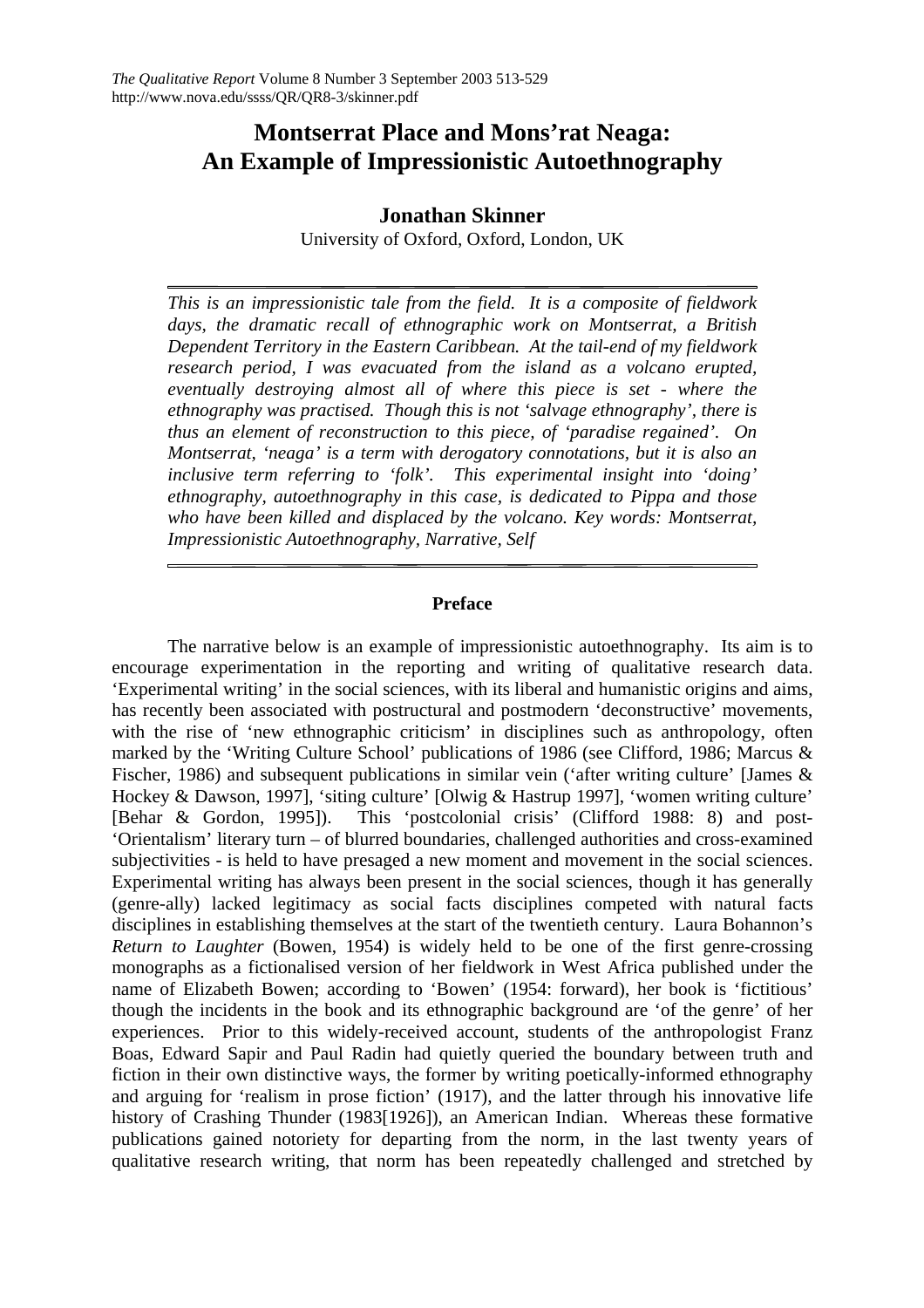subjective, open-ended and conflictual texts as we enter Denzin and Lincoln's (1994) Sixth Moment of qualitative research (following positivist, modernist, blurred, crisis and diversity moments).

 Impressionistic autoethnography is a blend of inside-out writing with an Impressionist's representational style (figurative, personalised, fleeting, dramatic and part realist/confessional) (see John Van Maanen, 1988: 101-120). This writing begins with the self, with embedding the self before engaging relationally with the other. The intention is to paint a composite picture based upon a consistency of fieldwork days. These impressionistic autoethnographic pictures are expressly uncertain, partial, and interpretative and seek to be more evocative than accurate and representational (cf. Strathern, 1991; Tyler, 1986; Geertz, 1993). They are as fictitious and of the same genre of experiences as Bowen's *Return to Laughter*, but only in the sense that all textual representations are inexact portrayals of a notional reality. Autoethnography, ethnography written 'auto', ethnography written by oneself, is not just then 'the ethnography of one's own group' or 'autobiographical writing that has ethnographic interest' as Reed-Danahay (1997: 2) asserts. Autoethnography is a textual engagement with the ethnographer's self subject and the ethnographic other object, 'forbidden narratives' (Church, 1995) which can also challenge us to think about the process of reading and writing when we include the consciousness of the reader. So long as the autoethnography is internally coherent and externally accessible, it has the potential to foster a 'collaborative journey' (Jones, 2002: 53) by explicitly moving from the inner experience of one person to their outward expression whilst taking the readers inside themselves and out again, thereby fashioning new experiences, insights and interpretations, as well as problematising authorship without alienating the writer from the reader (Mykhalovskiy, 1997). For Coffey (1999: 132), autoethnographic writing goes too far, spilling over from reflexivity into self-indulgence, losing meaningfulness and confidentiality as it gains in personality and vocalness. Similarly, for Wolcott (1999: 194) autoethnographic writing is too experimental, losing critical social and intellectual distance from its subject matter, failing to distinguish between the doing of the ethnography and the experience; it is ethnographic writing 'gone native'. Judged on its own merits rather than by set criteria, assessed relationally and not universally, for its 'characterising traits' (Sparkes, 2002), I would argue that this epistemologically justifiable mode of research writing does not go too far, but does go some way towards overcoming the problem of the self - quite literally self denial - in the social sciences. This was my original intention when I first began my research on Montserrat, an ethnographic inquiry into poetry and the postcolonial on a current British colony, a study which would begin by situating my self before attempting to come to terms with those other selves I was working and interacting with daily as a fellow poet enthusiast. I worked at this for a period of ten months before leaving the island when a volcano on the island began erupting, ill at ease and unwilling to continue such work with my informants who were then suddenly facing other pressing issues. This narrative is written from the fieldnotes and field-memories of those days spent on Montserrat.

#### **Narrative**

Heat. Hot. It's damn hot. It was so hot when I went to bed last night, and it's hot even now. Another morning to plug and unplug the fan as I walk around my apartment with the sweat glistening down my awkward body. It hits my skin when I disturb the lizards by winching up the shutters. They were built and bred for this place, not me. And the light needles my eyes so I have to frown at everything like a frustrated anthropologist.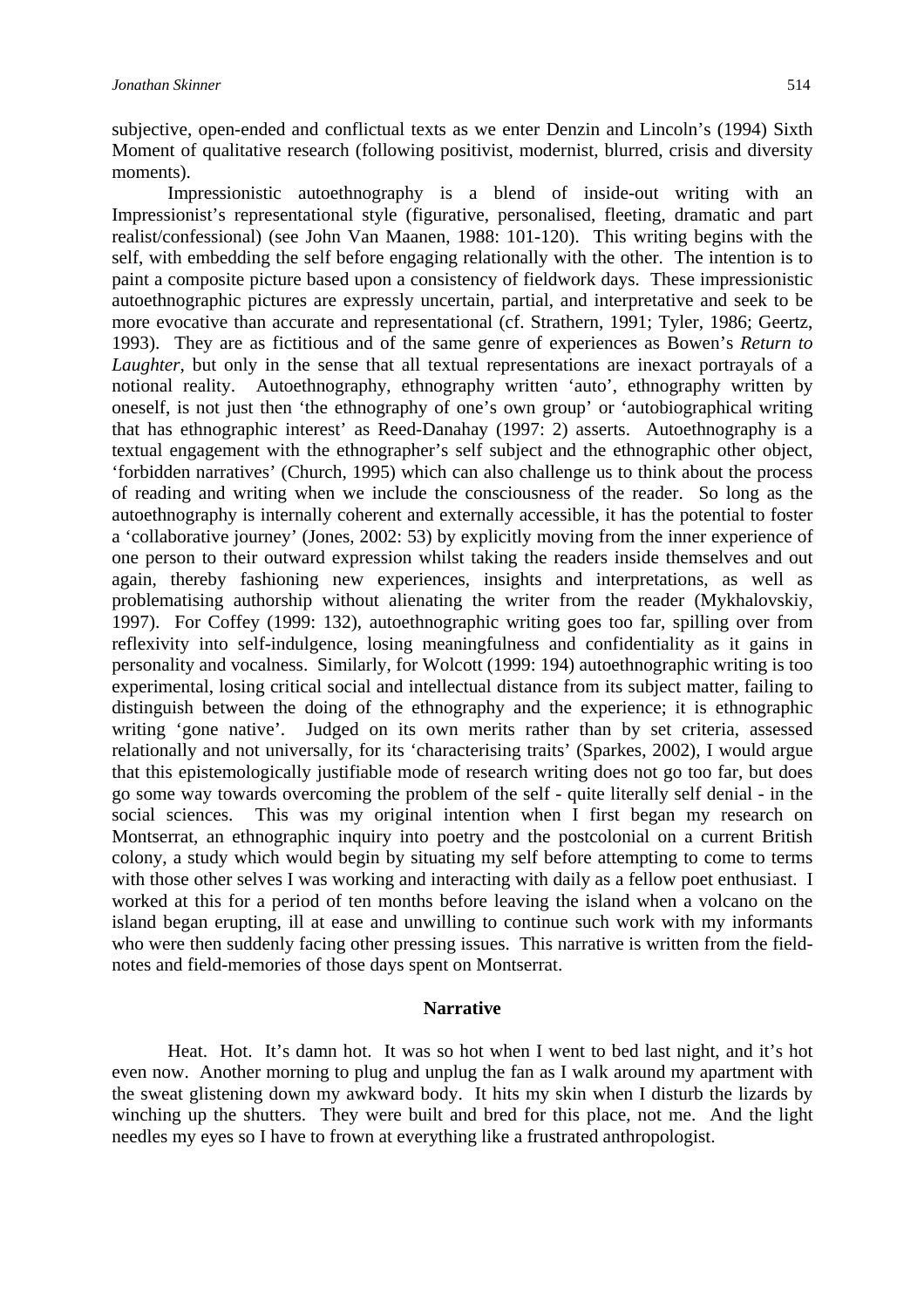But I am frustrated! 7.40 a.m., and Jed's playing a scraping ragga version of '*Redemption Song*' down below me. He's screaming the words, macheting a carcass in his yard, pinning the meat to the wall of his little wooden house caught between the new Government Philatelic Bureau (run by the former Chief Minister) and my apartment, an appendage above the Emerald Cafe. (Both myself and the Cafe belong to Pippa Irish further down the street so I can't complain when Jed sets up all their metal chairs outdoors at 6am more scraping).

Jed's wife must have already heard her Morning Service programme and left for the hospital. The children, Micky and Nicky, have already been punished by their policeman father. Micky hoses himself and finishes dressing in the yard before going to school. He sends the kittens and chickens in all directions, spraying the air whilst singing and wining his hips to himself. Nicky plucks strands of mango from between her teeth and throws them over the galvanise walls. There they land on no-man's land to further the battle between rubbish tip and garden allotment.

The music is loud but when I open the shutters overlooking the road, Neil Diamond's '*America*' shakes me even more awake. Doc must be on a day-off. It's his favourite song - it must be to be so loud at eight in the morning. He doesn't like Jed, a fat policeman who doesn't know how to box. Doc likes to play louder music than Jed because Ninja, Doc's dog, was poisoned by Jed. Me, I think it was the AUC students, Americans up on the hill who used to meet Ninja behind the Green Flash when the toilet was occupied. At any rate, Jed likes dogs, he has some tied up with the goats, up above Doc's, at the abandoned hotel. You know, the one that was blasted by the hurricane.

No one minds about the music except for me. Doc's girl Lou-Ann is a bit deaf 'cause Vicki suckled her on dance floors before she took to sitting out on the porch and watching the American doctor students drinking down the road. Vicki keeps the music on all day whilst she makes clothes. That way people know she's in and they can lime on her porch. She daren't touch the stereo without Doc's permission, and he's not going to start speaking to her.

Doc's out by the road in a shell suit and singlet and his goalkeeper's bandanna that stretches down his back to keep off the sun. He's scratching the weeds away from Ninja's memorial pile with his machete, worrying Art's donkey, forcing the ground lizards to scuttle under his house, and throwing karate kicks at his friends driving down the hill to work. An ordinary morning. Nice to see - Doc in the garden and at last watering some of the cacti on the porch, Vicki waving to her friends walking to the market. She's got her hair, she just relaxed, wrapped in a blanket, and she's just sitting with a thin wrap around her torso. She's a butterskin as the Antiguans say, a redskin as they say here. She's a Browne from the north where they all have clear skins, and she always tells me that she's one of the Montserrat Irish. Some say Doc's lucky to live at his girlfriend's - such an attractive, light-skinned woman, especially with him being so black. Interesting that Lou-Ann's just brown. Ridley and Leon, Vicki's teenage sons from elsewhere and another time are more like their father, not that he acknowledges them. Sad really, Doc also has two other kids from another time. There's pictures taped onto the wall of them. They're at school now and he sometimes sees them as they walk up the hill to their grandmother's where they live.

Anyway, Vicki's shouting up to the branches of a huge breadfruit tree arching out above their house. It covers Chef Tony's car park for the Cafe. He says he's poor and that as a white man I should buy him out, though he's got a Mercedes which he parks opposite the Cafe gates, at the foot of Doc's porch, rather than at his customers' car park. Art, his odd-job man, cleans the car everyday. But, in this case, Art's picking breadfruit out of the trees. Sometimes I wake up in the morning when he throws breadfruit onto the galvanise outside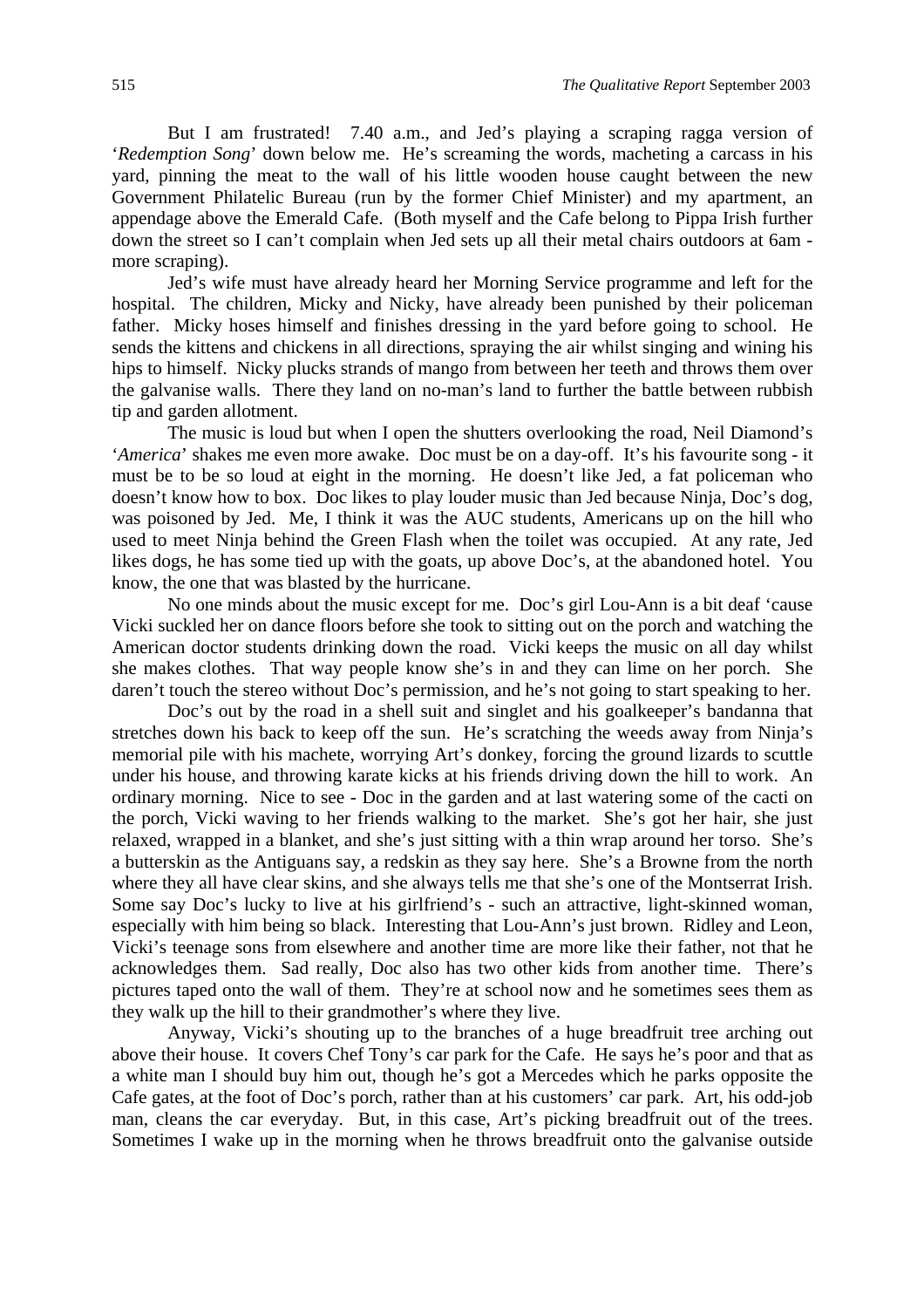my window. Today, his shoes are at the bottom of the tree and he's heckling the schoolgirls walking up Wapping to town.

"Wha! Gal, leh me teach you wid me tung!"

"Wotcha. 'Come betta dan dat' Kibo, ya raz-boy."

"Aiou. You a one fuking hard gal, fuking hard ya hear. Any more you mothers-cunts like she?"

Banter, but the girl has the better of Art who doesn't like to be reminded of his dreadlocks that were shorn off when he went to jail. He was framed for raping his girlfriend who moved in with some policemen. Maybe they poisoned Doc's dog, saving their bullets whilst on the stray patrol?

Bang - Bang - Bang

The metal door reverberates. It could be anyone and I'm not ready for them yet. Doc could be angry about something from last night? Down the stairs, outside, by the side of the road, a grin and a goatee beard are pointed at me. Art's still barefoot with a pair of trousers tied up at the waist, a torn shirt open to his navel. His hand's on his belly, stroking it in pain. He's sweating and puffing on a fag.

"Ooh. Got anyt'ing fu me stomach mon? 'E hurt bad bad. Me need somet'ing warm." Art implores me, begging for a drink.

"Wha, but it's only eight o'clock. A wha' kinda t'ing is dis ya?" I practise my dialect and Art cackles through his teeth.

"Aiou, boy, you's Mons'ratian. Jus' some rum an' ice?"

Doc must have told Art about the new bottle of rum we started last night. But 'once in de morning' is 'once every morning' with Art.

"Me got na rum."

"Wha, you finish de rum like dat? Wha' 'bout me, mon? Aiou!". Art leaves for his breadfruit, knowing full well that I won't be shifted so early in the morning. We both prefer a lie to the coarse Sarah.

Doc sees me topless by the door and waves at me with his machete. I have to go across.

"Hey Doc, how you doing?"

"A wha' you say?"

"Huh?"

"A WHA'YOU SAY?"

And what do you say? I try out, "I'm fine. Me chill! You rub up?"

"A'right Jono. The boys say they like las' night. 2-Pac pissed man, pissed. He just sit dere an singing. Technikal choose 'e song. Eh, '*A News Dem A Look*'!"

"Great, tell 'e 'to go and read a newspaper' then!"

We laugh at the joke from last night and I take my leave, feeling self-conscious.

"A'right Jono, me check you later."

"Yeah, yeah, yeah." I imitate Doc.

Back upstairs, I continue to prepare myself and work out a rough path for the day. Slow after last night's singing at Doc's. I set straight some fieldnotes from last week, jot down events from late last night and leave for my own wanderings and wonderings around the capital.

"A'right John".

"A'right."

John is busy at the top of the street, leaning against a wall. Everyday John leans and watches down the road. Later on he'll follow the shade to the bottom of the street where it joins the road south. There he'll spend the evening looking up Wapping. He's there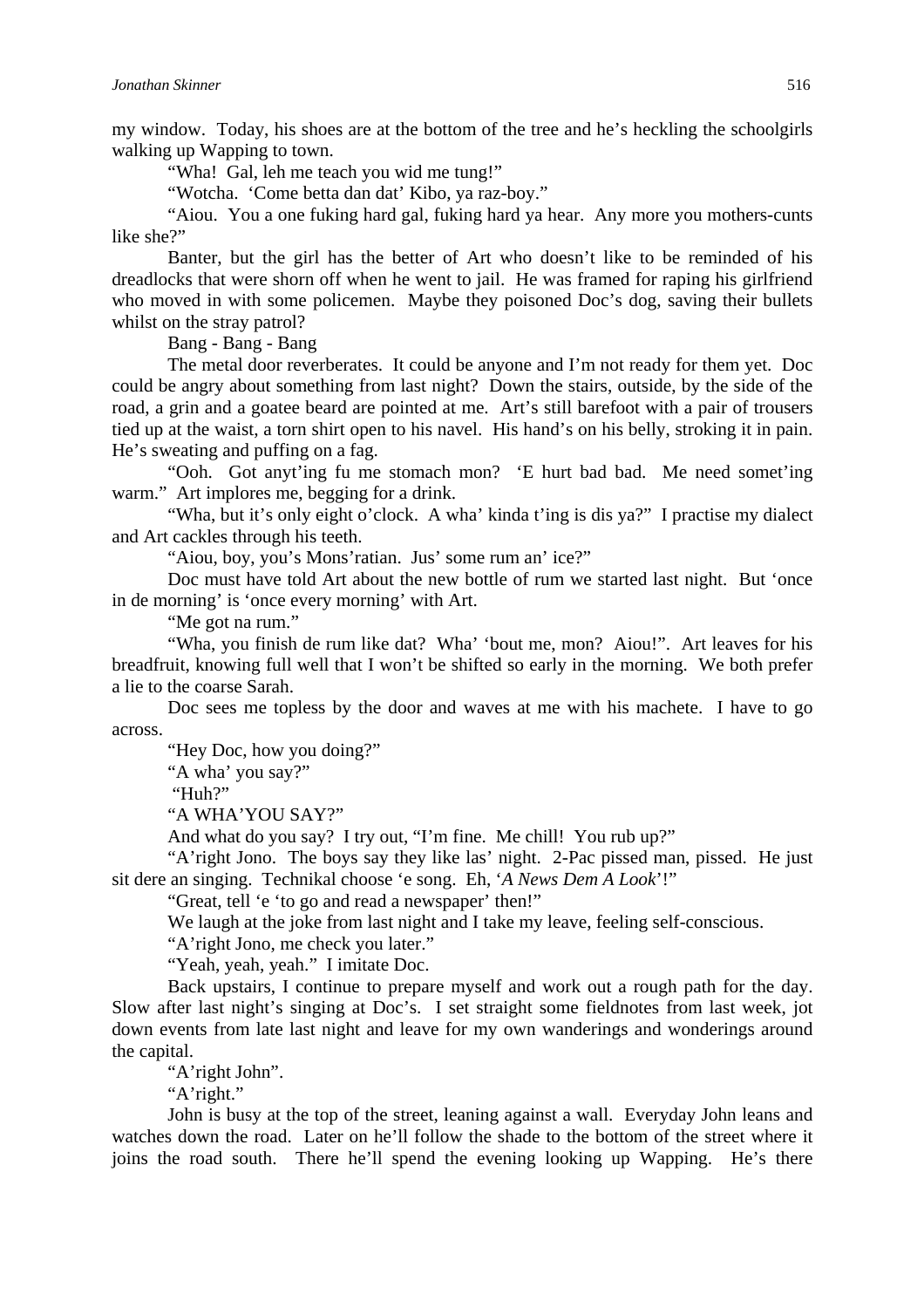everyday, wearing the same shorts and shirt. He only begged from me the first day he saw me. Thereafter we just say hellos for the first time each day and, should I pass him later in the day, he'll just pretend to be looking in the other direction. He has a war tattoo and a peace tattoo on each forearm, and he lives with his old mother. Though in his forties, his mother tends to his needs. Today, two American tourists, on their way to investigate the Emerald Cafe, or just off-track, are asking him if they've given him enough money.

At the bridge - my favourite view of the island. The bridge divides Wapping from Plymouth. Underneath the bridge runs a large river-bed, a ghaut where goats graze and rubbish is dropped. Up on the right, if you follow the ghaut, there's a green mountain shaped like an old volcano. It was a volcano, and most tourists describe the vegetation on it as 'lush'. That word now makes many Montserratians cringe. The term is appropriate, but when it appears in every description of the island - and now in all the island tourist adverts and on the lips of all the Montserratians abroad who describe the island that they belong to it becomes worn and clichéd. The grasses are a bit dry and patchy from the unremitting sun, but there's still that emerald tint about them, the rhododendron bushes and tropical trees. 'Emerald' is another of those well-worn words. There are other hills and mountains to the north, but Chances Peak is the highest, the one with the Cable and Wireless mast, and the one everyone associates with the shape of the island.

To the left the ghaut reaches the sea, passing through some broken-up old boats, and you can just see the new jetty for cargo ships and the occasional West Indies Guardship permanently stationed in the Caribbean by the British. In front is the new Plymouth Prison, the old colonial fort. Outside, the prisoners chop wood and line up for manpower services around the island.

On the way into Plymouth centre there is the garage, Texaco - 'the Star of the Eastern Caribbean'. The Wash Bar - 'now serving goatwater, souse and conch'. The stone slabs of the market. The Pleasure Palace Bar 'in action'. The Bird's Nest Bar. Squeakies Supermarket - 'ask if we can do any better'. The Taxi-Memorial Stand and dominoes zone. The Wharf, Jetty and Seamen's Union. Liat - 'Land In Any Tree' - Airlines. The Post Office and Thesman. Wolfe's Diving Shop.

There are passing hellos, nods and papal flicks of the wrist. I disappear up past the new Bank of Montserrat, the Montserrat Chamber of Commerce, Lloyd's Shipping and Insurance, Wall Shipping and Trucking, Piper's Pharmacy, the Heliconia and Tradewinds Real Estate, to get to the Royal Bank of Canada. I have to avoid the taxi drivers who are determined to drive me up to 'the School'. At the bank, the doorman welcomes me to his airconditioned building. There are about five active counters and two or three closed with "Please try the next wicket" signs. All the cashiers have some words with the customer before getting the money from the one dispenser. The queue's long enough to give me time to look around at the builders, Cable & Wireless personnel, the man who deposits all the Texaco cash throughout the day, some old ladies with brown bags of old notes and a few taxi drivers. Dey say Mons'rat taximen so fas', dey make money 'fore dey learn fu sign fu um.

After my withdrawal, on the way out I pass Doc sitting in the shade of the bank where the buses pick up for the south of the island. He was just sitting with a Carib, just watching the street life. He just stared at me without any recognition. I smiled and waved to him, but people are just like that sometimes. Vicki tells me that he's often like that. Moody. He hasn't spoken to her for two weeks now. But there's no reason. Friends, girls, children come and go, only his poetry stays with him. Dare say I'll be one of them going someday. Technikal's scared of him and his strength. Only Art and 'Eyes' have known him from school when they used to throw stones at each other. They're all from East, Harris village, 'the wise men of the East' people call themselves from there. Vicki, she's from the city,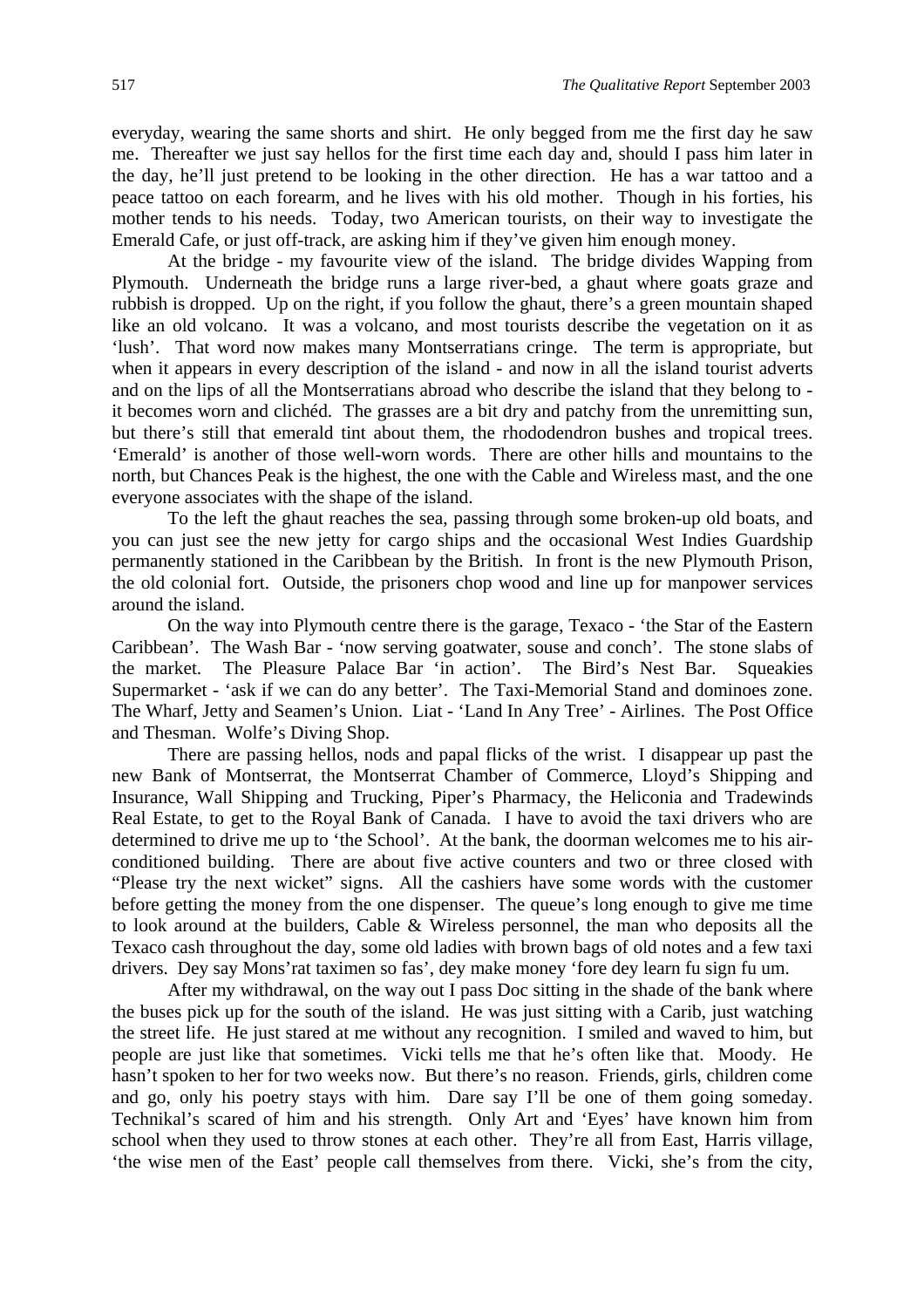never been to some of the villages in the East, up in the Soufriere Hills below Chances Peak. The squats - where Art's built a shack without water and electricity - are too wild for her. No sir, she never go country.

On the way, passing the Evergreen is like running the gauntlet. A large tree - blown over in the hurricane, now growing sideways - marks a junction for cars, a shaded circle for pedestrians, and an arena of observation. Art's washing a car outside the Evergreen Bar, next to the MNT and some of the firemen are sitting on a wall, focusing upon Caribs and countrygirls visiting the town. Everyone's gaze follows a white-person and I don't always recognise the faces I know amongst the squatting, drinking men with gold chains, rings, studs and teeth. If I miss someone, they could come after me to know why me dis dem. If I stare too hard or too long then I could feel the wrath of a vocal Rasta.

Above the East Indian Supermarket, the Library's been temporarily located since the hurricane and until the new British development building. There're already fears that no black consciousness books will be bought by Britain - the donor of books and building. What would Cheltenham's Women's Guild be doing with second hand jumble sale copies of Black Power Movement literature?

The front room librarians are flicking their nails and flicking through copies of *Ebony* and *Essence*. There's no one else in the library at the moment - school children will be in the temporary corrugated classrooms which were erected four years ago after hurricane Hugo, nicknamed 'the furnaces from Britain'. This place is often used as the courting house for the older students on special projects, but they only come in after 2pm when school finishes due to the heat again.

I return some Len Deighton - second hand copies donated to the library by expat residents - and some Walcott poetry - Caribbean literature bought by the library. Lorna is engrossed in conversation in the back chambers with Sarah and Amy. She's talking about the Governor, a ceremony ...?

"... services they wanted. This is exactly ..."

"Hullo, Jonathan, h-how you been man?" Amy diplomatically interrupts Lorna.

"Good morning ladies," I address the three librarians.

"T'ought you bin an' gone off island dere." Sarah joins in.

"Wha. Dis boy travels far an' wide through the islands. We were just making plans for the handing over ceremony your friend the Governor insists on." She giggles.

"No friend of mine thank you very much," I rejoin.

Lorna kicks me from her chair by the door, "So is what about those breakfasts on the veranda. La-de-dah, tea and civil service development planning?"

"Yeah, and don't forget the swimming we do in the pool each morning. He floats and I pull him."

"Aiou! Jonathan, what a cheek 'e got on 'im, Sarah," gasps Amy.

"So tell me why your Governor has to have a big ceremony every time he does something, or the Red Cross, or Police Commissioner. Why don't they just do what we do; do the job and get on."

"Lorna, my we look so busy. Is that *Good Housekeeping* there? It's good public relations of course."

"Humpf. Dependency colonialism if you ask me."

"Did I?"

As with Pippa, Doc and others on Montserrat, when we meet, Lorna and I have established a pattern to our verbal relationship. She plays the ignorant informant and casts me as the complicit coloniser. At the end of each week of these exchanges, we then we go to shows together and she insists that the coloniser pays for her - she does drive us though.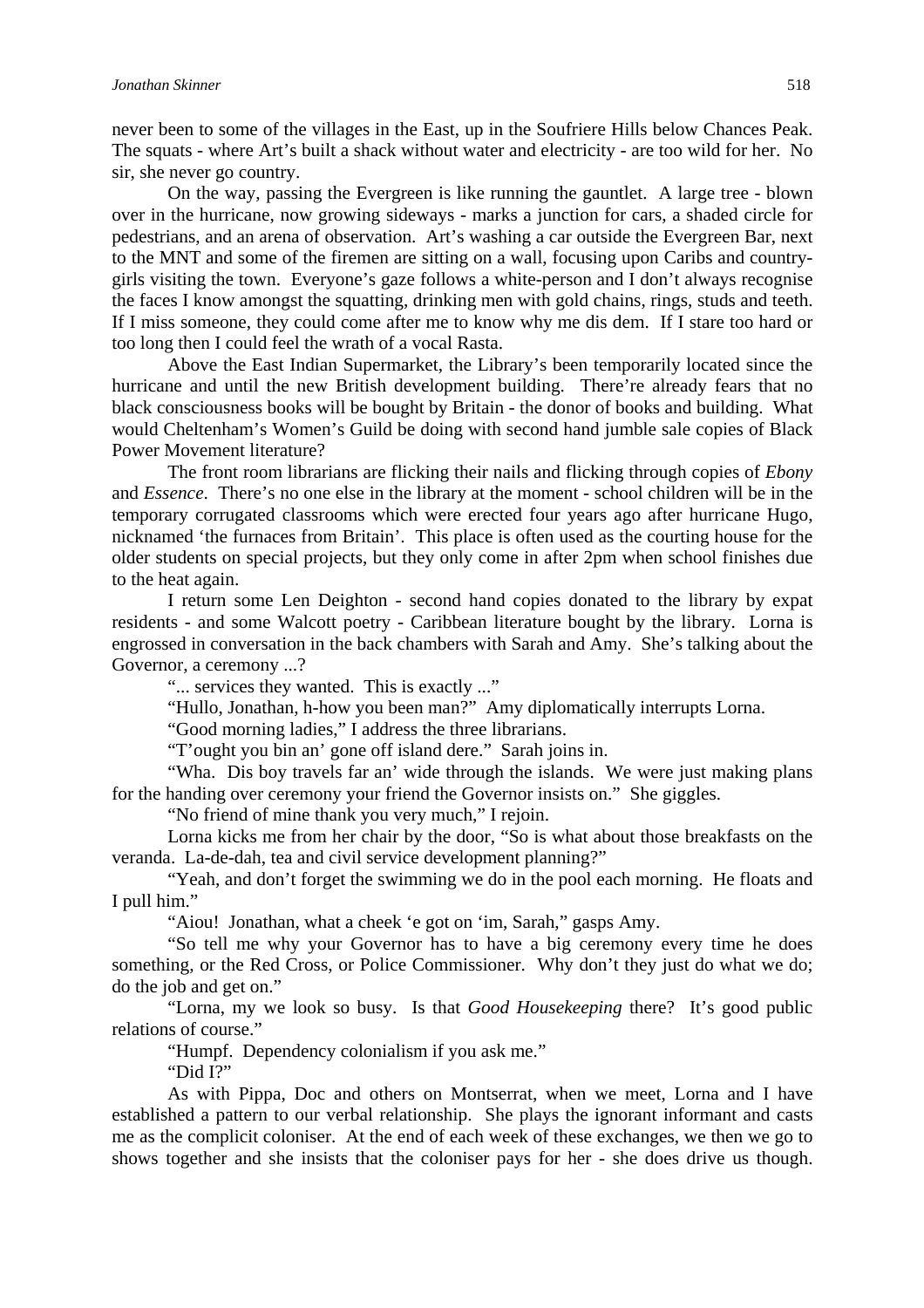We're very close: I helped her with archives and projects and she lets me tape interviews, deliberately contradicting her stories and beliefs that I've come to know from her. This is all part of our relationship with each other, one characterised by affection and exasperation.

As for Amy, I'd love to interview her. A published writer and poet, she organises the Writers' Maroon meetings for Dr. Fergus, she edits all manuscripts with keen eyes and ears and was forced - so she tells me - to buy her British Dependent Territory (BDT) Nationality when Thatcher introduced the new laws. She's always worked on Montserrat, but her family comes from Dominica and Antigua so she lost her British passport along with everyone else in the colonies with the House of Commons Nationality Act 1982. Only she had no automatic right to a new passport. It's probably for this reason that she's so anti-nationalities. She refuses to tell me 'who she is' or 'where she belongs' or 'if she's Montserratian'. "What is dis 'Montserratian'? I'm me. I'm not a geography." She goes on (and I agree with her though I don't want to influence her comments by saying so), "but what is it to be British?". Identity's as awkward to identify as ethnicity, and here people seem to be twisted and hijacked by semantic pirates. There's little use in this but for knowing how 'Montserratians' discriminate and reify distinctions. The others in the library are proud 'to be Montserratian' where they were born amongst extensive family networks, where they were taught and learned together, and where they will be buried where their ancestors toiled and died and were killed.

Lorna mentions a Voices concert at the Vue Point Hotel - \$20, the same routines as other concerts, so it's obviously a fund-raiser targeted at the ''snowbirds'' here for Christmas and the new season. I slip away with a reminder that I'm one of the judges for the school's story-telling competition.

Lunch is a roti - a kind of chicken piece wrapped in a pancake made with soaked peas - at a fast-food by the Evergreen. There are lots of pictures of foods to look at, but none of them are ever offered; pizza, roti, chips, rice, Johnny cakes and chicken are the mainstay. Rounds of courtship continue at the Evergreen with school kids, road workers and office workers all eyeing, judging and rating. It feels like first-year university in the Students Union, but here, with no university and no public funding, there is no 'student' category, except for that closed medical community on the hill.

'Radio' creeps past the outside tables. No one speaks to him but everyone looks. One of the best calypsonians on the island, notorious for his veiled criticisms of society. He stares ahead of himself, sits mumbling in corners and is oblivious to the world he once portrayed and characterised so eloquently. His dreads are a shock, a mane growing out and upwards en masse. The Rasta-ruffians can no longer understand him, but anyone can recall some of his lyrics.

Walking towards the Evergreen is Chedmond Browne on his way home; clear, greybearded, shirt, jeans and working boots, carrying copies of his news-sheets rolled up in his hand. A few men stop him and argue. He starts slapping his *Pan-Afrikan Liberator* into his palm, the baton of a riot police officer. They stop talking when I draw near. He greets me with a curt nod, gives me a copy of the paper and waits for the money. I ask for two, one for me and one for Pippa. He doesn't believe that the second copy's for a Montserratian, telling me that it's for my friend the Governor, or for some of the expats to read and burn. I think he's joking as he refuses to sell his copies to any white people on the island. He knows that some of the expats' black friends buy copies on their behalf and that a copy of each edition, along with all local newspapers, is sent back in the diplomatic bags to be read and analysed at the Foreign & Commonwealth West Indies British Dependent Territories Desk. That's why some of the comments are extreme or confusing - they're written not for other Montserratians but to create an impression in the mind of the Foreign & Commonwealth Office analyst who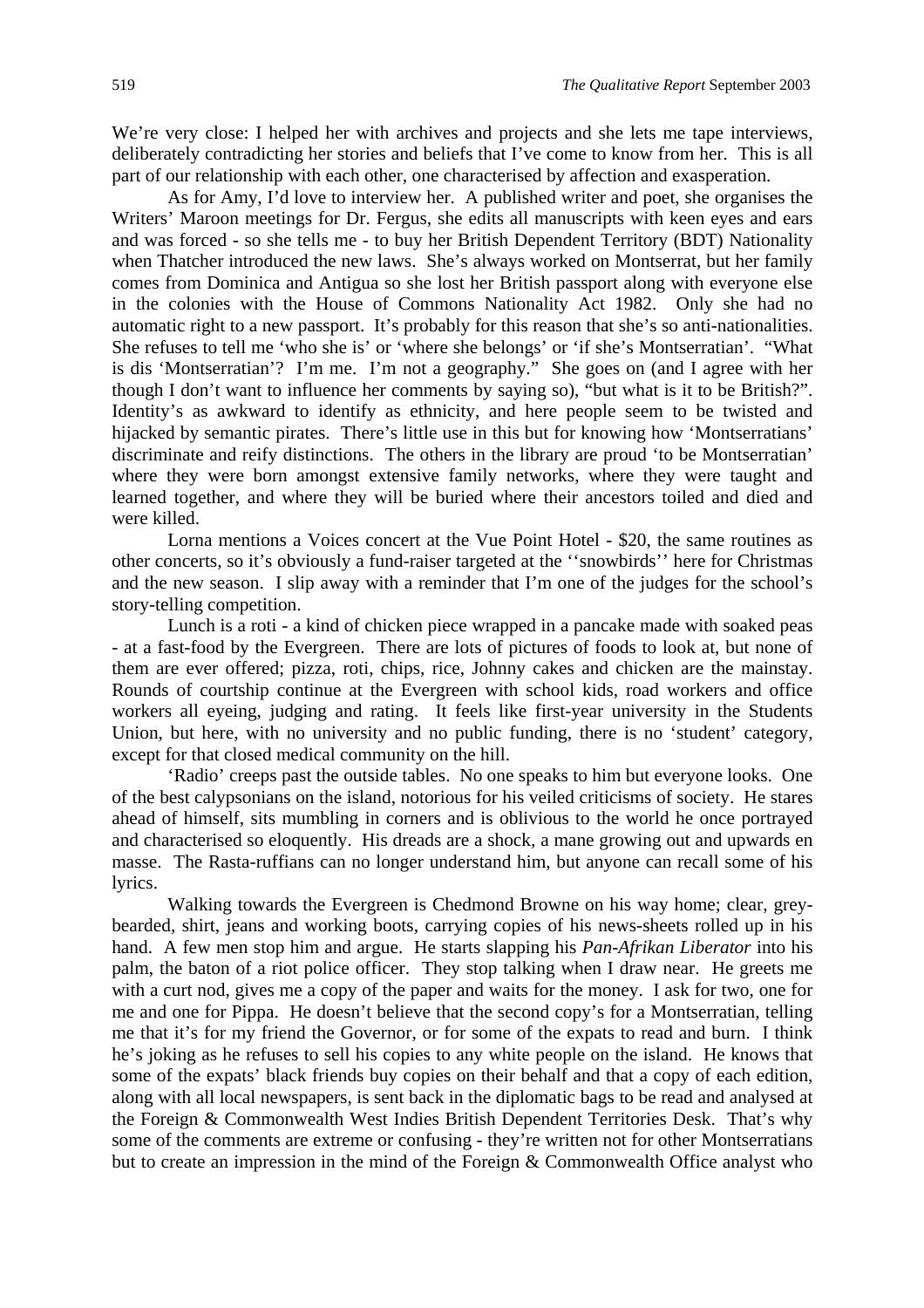informs the Minister who informs the Prime Minister who informs the Governor who informs the local Government who informs the Montserrat people and newspaper writers. Thus, an open letter to John Major titled 'The Black Condition of White Colonialism', or 'Governor's policies rely upon dependency' are more than frustrated criticisms, they can be massively calculated long-term strategies pitted against those of the Foreign & Commonwealth Office (rather than some short-term recommendations to an incumbent Government).

Swiftly, I ask him a question, "Can I drop by and return some of those books some time?"

He shrugs, "Anytime, you know where I am."

Cheddy seldom sleeps, plays countless games of chess against a computer each night to improve his powers of concentration and reads late unto the morning to improve his mind so that he can teach others about the oppression suffered by 'Afrikans' on Montserrat and around the world. He's the head of the Seamen's Union which the Governor has decided to break. He represents several hundred illiterate workers; that's why he's always out on the streets talking about his news-sheet outside bars, on street corners and at the Evergreen.

"Okay, thanks then." I leave, working out a night when I can listen to his five hour soliloquies without losing or forgetting any of his words. Maybe I can tape him and we can go through the theories and perspectives which he used to broadcast on the radio (until the Governor censored him under an Act of Sedition, one usually used against Germans in times of war)? Not tonight though, there's a Maroon on which I can't miss.

Amy told me back at the library about the meeting tonight, so I'll skip some work on local calypso up at ZJB Radio and go get some exercise.

Down in Wapping, past John, Jed's now silent house, the flock of chickens which live, feed and are killed on the Wapping Road, the car park with the Governor's white de luxe Range Rover and chauffeur - or is this one his wife's? - and the same tape coming from Vicki' house. I wait for the traffic to die down to open my door and climb above the noisy Cafe.

There's been no time for exercise this past week and the weekends are my most busy time when people and friends are not working 'nine to five' at their jobs. I take off up the hill for a brisk run in the afternoon. John follows me with his eyes, confused; Art shouts some encouragement about catching some girls I'm chasing in front of me. I leave behind the fictions and confusions of life and climb the left-side of the road, passing some British road signs, the Hotel which Jed uses, and other derelict house boxes.

I reveal my idiosyncratic body to Montserrat; brown calves, starched thighs, peeling forehead, blinding white shoulders. I glisten past the huge, new Pentecostal Church with three hour services, a bridge with a graffiti name leading to 'This Holy Mount Zion', the sentry at Government House, up to the American University of the Caribbean (AUC) campus - medics in condos around the island dissecting imported cadavers. There I get a few cautious waves from white North Americans who misplace my name but recognise my colour as belonging to some other class cohort - waspishly suffering along with them the waspish disadvantages of affirmative action.

Down the other side of Amersham Estate, past the back of the school, another granitebuilt windmill resisting the end of slavery, another plantation house, some new houses with goats on the lawns and dogs in the driveways, satellite dishes 4m in circumference. Steep, steep roads above Plymouth and a pale sea. No other islands visible today.

Over-grown car-wrecks litter the sides of roads. They remind me of the artificial reef the Governor built offshore by dumping over 100 cars in a line. Mothers sit with children on their porches as I run down to Kinsale sea shore. A village a mile south of Wapping, named as a reminder of an Irish home the inhabitants once possessed; here too, the site of Fort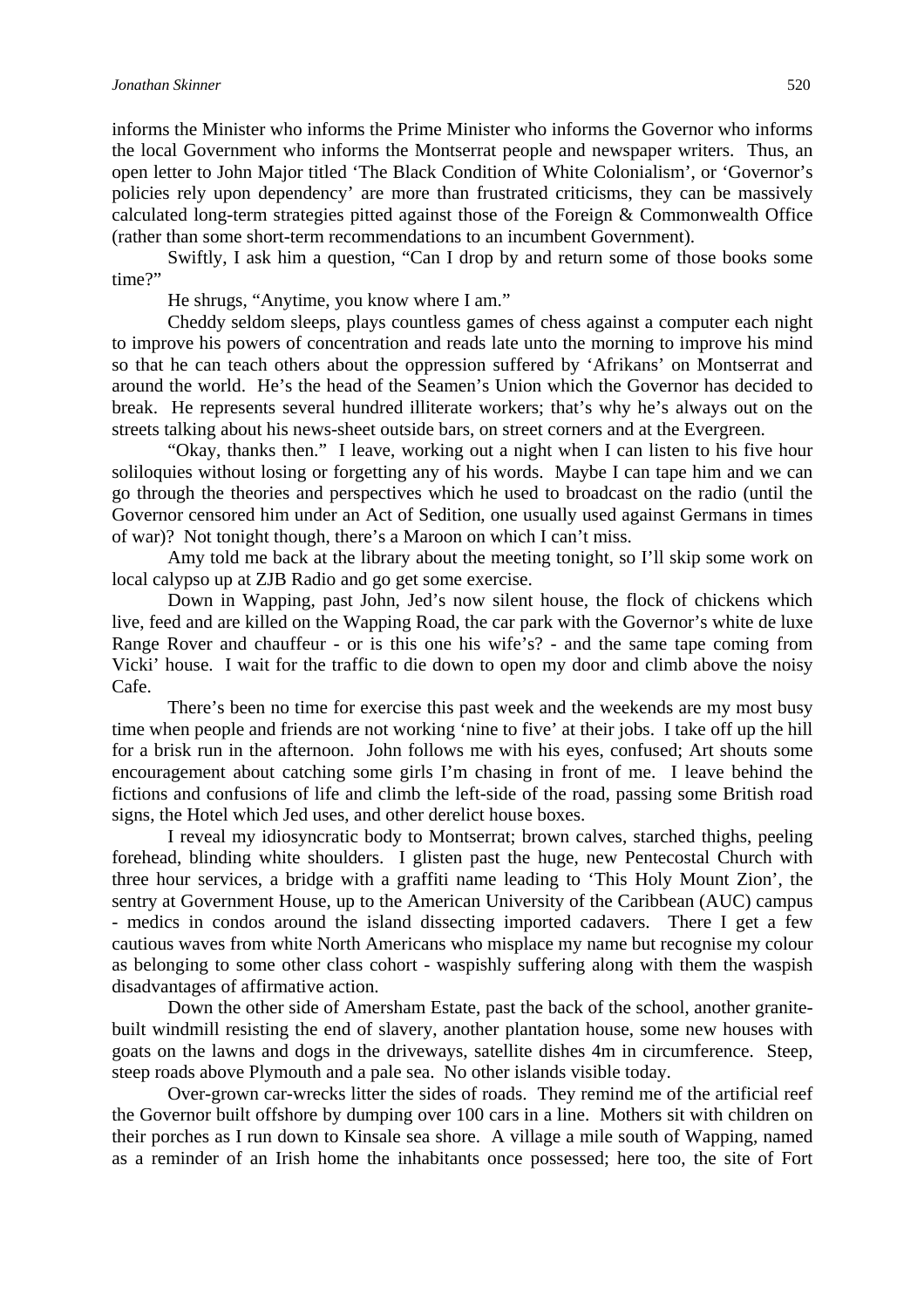Barrington marks the Anglo-Irish troubles and the problems with European integration which are played out along the keen edges of Empire. Niggy's is a jazz bar: Niggy, married to a white man, sings along to backing tapes. Moose's is a sea-food bar and restaurant on a wooden jetty, an evening retreat for tourists and expats and AUC students and businessmen, but not for anthropologists on tight budgets.

Back to Wapping up the southern island road, sea to the left and a beach shelf of black sand. Past the bus shelter which bounds the two areas, the old Yacht Club opposite the Inn; I've arrived at Sugar Bay; the fork to Captain Weekes's and the town docks, and the other to the bottom of Wapping - the Governor's cliff, Zacky's Hangout Bar, a collection of houses receding into the cliff-side, the old Pentecostal Church which used to lock the congregation in, the Oasis outside restaurant, Irish's Funeral Home, White's Pest Control. And then the one-way Wapping road between stone houses; Pippa's long house, the Cafe and apartment, Jed's and the Philatelic Bureau on the left (before the bridge), one of the Weekes's old family homes, now leased to Michelle's (expat) hair salon and the Green Flash, with two North Americans in their twenties - Dan and Jan - with matching his and hers nose-studs, and Abdullah Weekes's new-found mosque above. An empty plot of land, Vicki's house, a small deserted concrete office and Chef's car park.

Tap - Tap. I enter my landlady's house. Polished floors, antler coat-racks, French prints, Sally struggling to lift herself from a wooden bench by the yard window.

"What you make me move for? Why you knock and get me up each time?" She curses me.

"Oops, sorry Sally, I'm just used to knocking."

"I see ... said the blind man."

Sally resettles herself in the gloom and wafts away mosquitoes, real and imaginary.

"Pippa's upstairs, sleeping probably. Would you just look at that kitchen? I try my best but I can't follow after her with my hip the way it is."

"I think I'll just leave her then. Is she okay now after I forgot to put Beau back on the chain?" I hadn't forgotten. 'Pee-Pee' Beau, Pippa's black stray dog, 'a thoroughbred Montserratian dog', needs at least an hour a day off his metre long chain, if only to wash his semi-circle.

"It's a state in the kitchen and you can smell him on the chain outside. Put him in the garage at night and he makes a mess outside my window, leave the garage empty and the Green Flash people make a mess in the gutter and leave their filth everywhere. I don't know."

Last night must have been annoying for the two of them. Pippa sleeps during the day to make up for the noise during the night. Sally maintains the hours she kept as a seamstress - early to bed, working by 6am, resting for breakfast and lunch and mid-afternoon and working into the evening. Late into her eighties, Sally no longer has any clients or apprentices to sew for.

Pippa must have heard me with Sally. She opens her shutters and calls down to me as I leave, giving me five minutes to change and to meet her for one of her periodic spins in the car.

Art, Vicki and Lou-Ann, John and Chef Tony, all talking around Doc's porch, watch me return to my apartment.

I wave to Lou-Ann who doesn't always recognise me. She pokes her tongue out at me and twists her body from side to side.

"A'right, Jonathan," calls Vicki.

Art, faces me and salutes me with a tumbler full of rum and coke.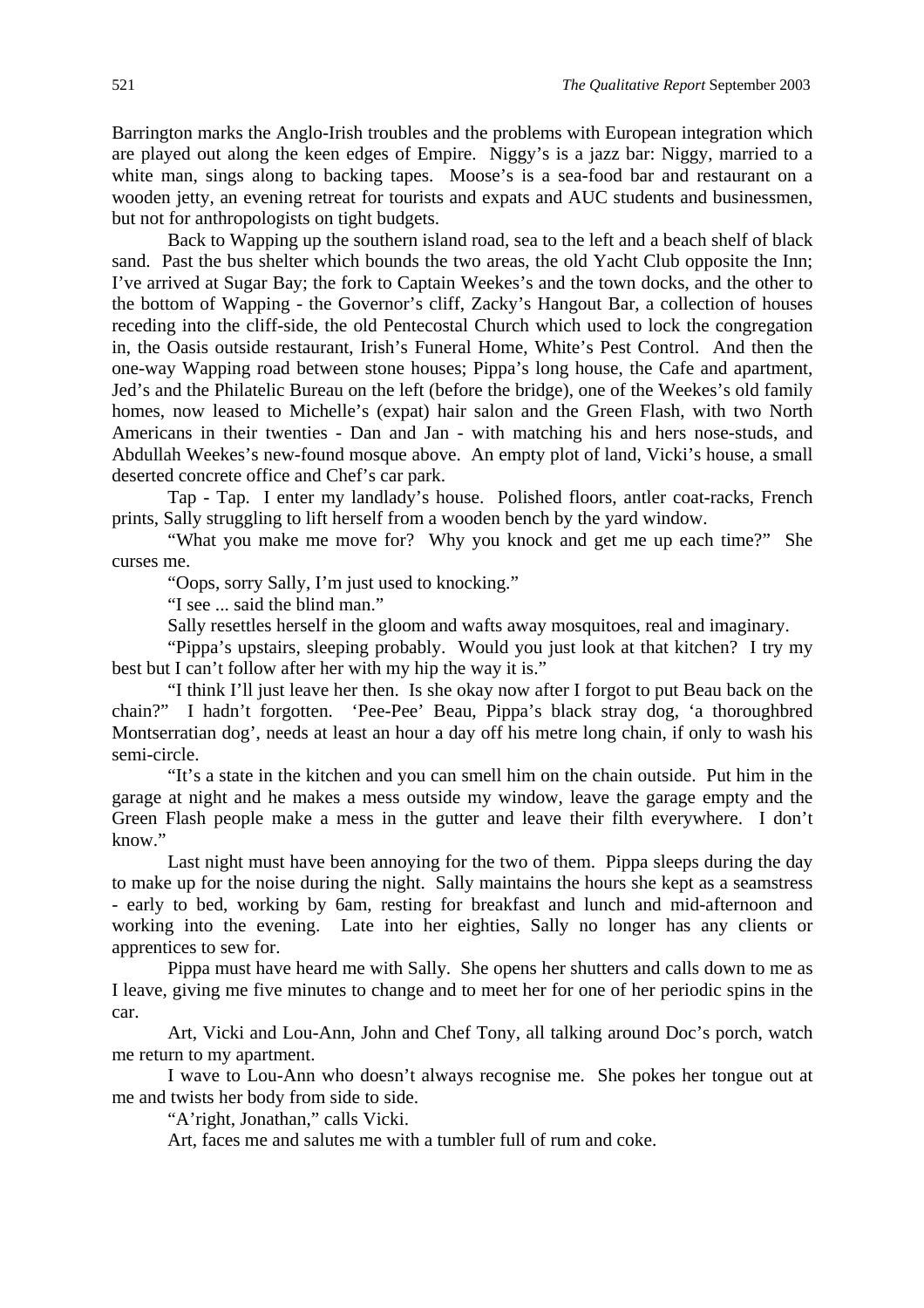#### *Jonathan Skinner* 522

"Jonathan, white man, times is trouble see, look at dis empty place. When you going to buy it from me?" calls Tony.

"Chef, me got nut'ing, nut one damn t'ing ya hear." And I disappear behind my door, faster than Lou-Ann can check the road and come across to play.

Ten minutes later I reappear, but this time I am only subjected to inquisitive stares. The gates are open to let the burgundy banger go. I guide Pippa in her exit onto the one-way lane, facing the entrance of the Green Flash. We motor down to the junction, cut across some earthy no-man's land, bang the exhaust and pull over so that Beau can catch up with us.

"Get off! Get back, I swear ... 'Pee-Pee' Beau, me loves you but if you don't return to the house this instant me tan you hide wid me boot, so help me I will." Pippa slips into dialect when provoked or when joking. She kicks the dust near the dog. Beau backs off, waving his tail at this attention he's getting. I hang the exhaust back onto it's coat-hanger ledge under the tail of the car. We motor off, chased by an excited dog, watched by an inscrutable John.

Pippa hits the gas and we soon leave the dog behind us.

"Jonathan, check fu see dat dog out de way."

"He's standing in the middle of the road, panting an' watching us."

"Good. He'll not need to walk then!"

"Since when have you taken him for a walk?"

"Tchups! Watch you' rent boy, it doubles when it's overdue."

It's a shame I don't have it with me to throw down on the dashboard.

During all this, we pass familiar sites - the back of the prison, the jetty, War Memorial, Evergreen turning, Ram's huge supermarket, another Texaco, the place where buses start to drive to the north and the old Anglican church and beach cemetery on the road out of town; past school, the sports grounds, Shell station and industrial complex of Lover's Lane, the MNT Museum, onto the runway.

"So, where are we going then?" I ask, at a later stage in the proceedings than usual. But, as a friend, companion, gate-keeper, landlady and aunt, I've come to accept these things from Pippa, to expect and to let these things happen to me. I must be a much nicer person for all this acceptance - than before.

"The Montserrat runway. You know why it's called that?"

I do: for the sake of an ethnographic answer, and for your sake, I could say I don't, but that would be untrue; Pippa could remember her telling me how the runway got its name when we were last on it; and it doesn't make the slightest bit of difference what I do or don't know when it comes to Pippa deciding to explain or show something to me.

"Something to do with Liat suddenly dropping out of the sky, running out of petrol during the ten minute flight from Antigua, or maybe something to do with a motorway development project assigned by the Foreign Office to make Montserrat like Guadeloupe," I reply cleverly.

Pippa snorts. We swerve. Our speed settles on a jerky 30 mph after the earlier burst.

Pippa wags a finger in the air: "You young t'ing, you t'ink you white people can come and tell us what we want. Us dat live here. On my Montserrat. Baah! Look, look, see dat junction we passed, up to the museum. There's been some nasty accidents there in my time."

Is this a *non-sequitur* I've come to expect from Pippa? Is she continuing her stream of opinion? Is this a veiled warning to me, to the expatriates? Is there going to be another St. Patrick's Day rebellion?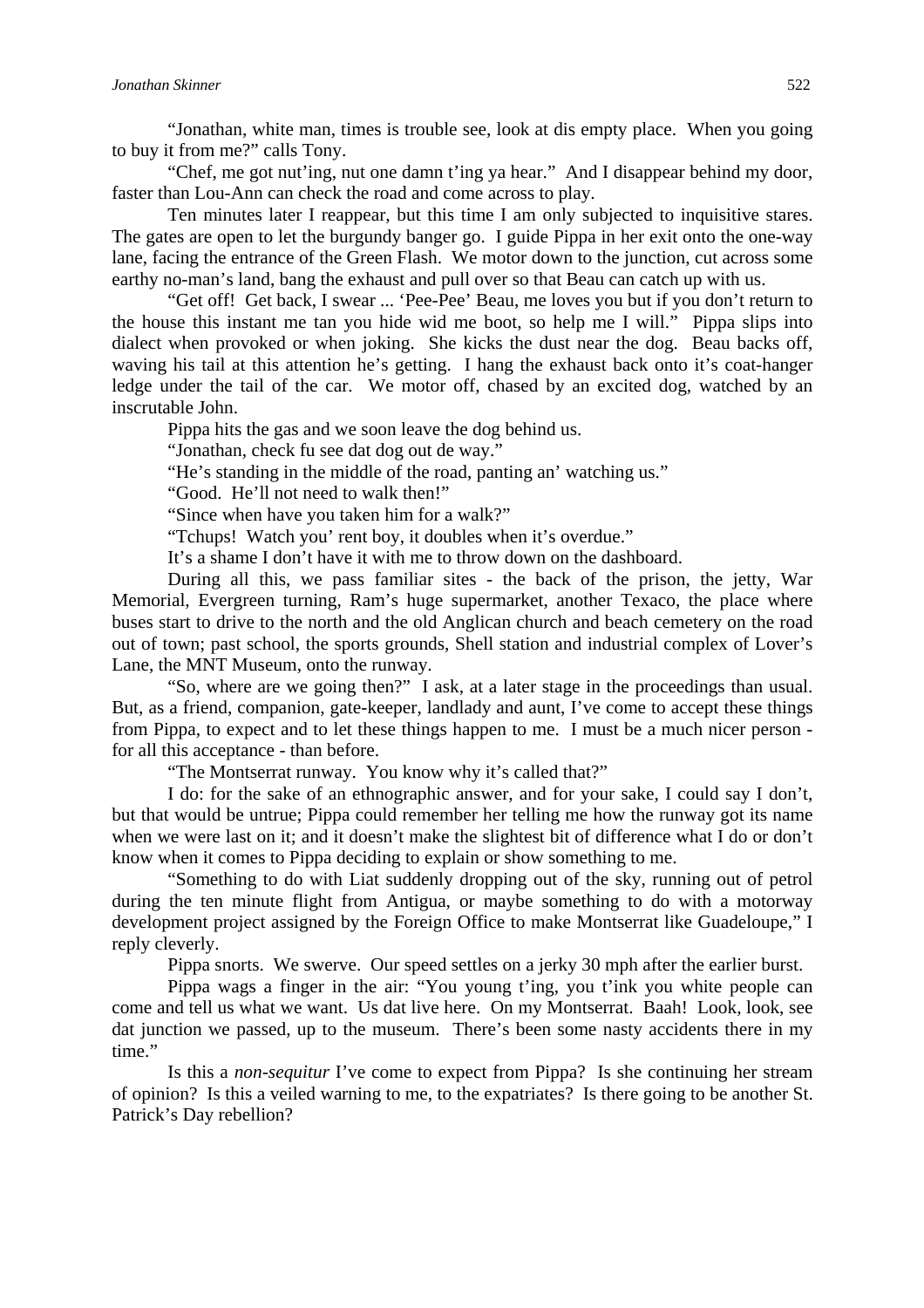We both start laughing. Pippa tells me about some accidents she's been in, how her father always rode a horse around the cotton estates on the island, and that the car needs its exercise in fourth gear, or else serious problems can develop.

"The only straight road on the island. You can let her rip. But why didn't Britain put in any pavements?"

"No idea," I shrug awkwardly in the car - but I'm happy with my interpretation of Pippa's accident descriptions.

"Anywhere else and it wouldn't have been allowed. Standards you see, standards. Britain would not build a road like this, especially if people need to walk along it to get to town. It would be illegal. So, Jonathan, why build it here?"

As white token - representative coloniser - I have no idea. I'm concentrating upon seeing the one legged man who rides his donkey along the road each day, and the field with grazing donkeys which distracted another villager who couldn't control his passions. These were the stories related to me by an expatriate couple who regularly wrote home to their children about life and retirement on Montserrat.

Long after the turning off to Foxes Bay, the road rises to the Cork Hill junction. I've only ever turned left here, to continue on the road to the north of the island. We do that and follow a winding descent into Belham Valley. There's a view of the centre of the island on the right, green hills all covered in thick vegetation of young trees (the old ones were thrown down in the last hurricane). There's a plantation house on the rise of a hill with a vista of the valley and the sea. The Hollander's own Waterworks - one of the last of the estates (2,000 acres) in the Caribbean to retain family control since colonisation of the island in the seventeenth century. It is said that the Hollanders own land from one side of the island to the other and that many of the expat houses are on leased land; Montserrat may be only just over seven by eleven miles, but there are over 100 miles of roads covering only some of the pearshaped 120 miles of surface area. The family show tourists around the estate, explain the sugar process, serve lunch to the tourists and let them admire the views and location of Air Studios where the Rolling Stones, Sting, Stevie Wonder, Paul McCartney and others used to record their albums in splendid isolation, on an island where bodyguards become obsolete; where Midge Ure can visit a bar for a quiet drink with the regulars. Each Montserratian has their super-star story, most of them describing the casualness of relations which they detail to excitable foreign fans.

 Above the golf course is the main congregation of expatriate villas and luxury condominiums with pools and verandas, American and Canadian flagpoles, and self-labelled houses: Crowe Hall, Dutcher Studio, ASDIP (A Splendid Day In Paradise), Stern Villa, and a few pseudo-Irish/West Indian names - Killarney, Finnegan's Wake (a writer's residence), Ras Retreat, Pippilo Condo. These last few names don't go down well with the Montserratians, many of whom have equally luxurious mansions but which don't rival the Mars Bar family's summer retreat.

"Jonathan, you na piss wid me? You wid me or you asleep?" I stop gazing around the island and turn and look at Pippa.

I think about cracking the joke from the television, 'no, I'm with the Woolwich', but there are no Building Societies on Montserrat and no such commercial in the people's consciousness.

We turn left at Belham Valley Bridge where the island roads meet. The centre of the western side of Montserrat? The approach to the north? Salem City lies stretching out on the other side of the valley. It grows to incorporate the expat ghetto as well as local areas, Lower and Upper Frith's. The few areas which are mixed are when a wealthy Montserratian moves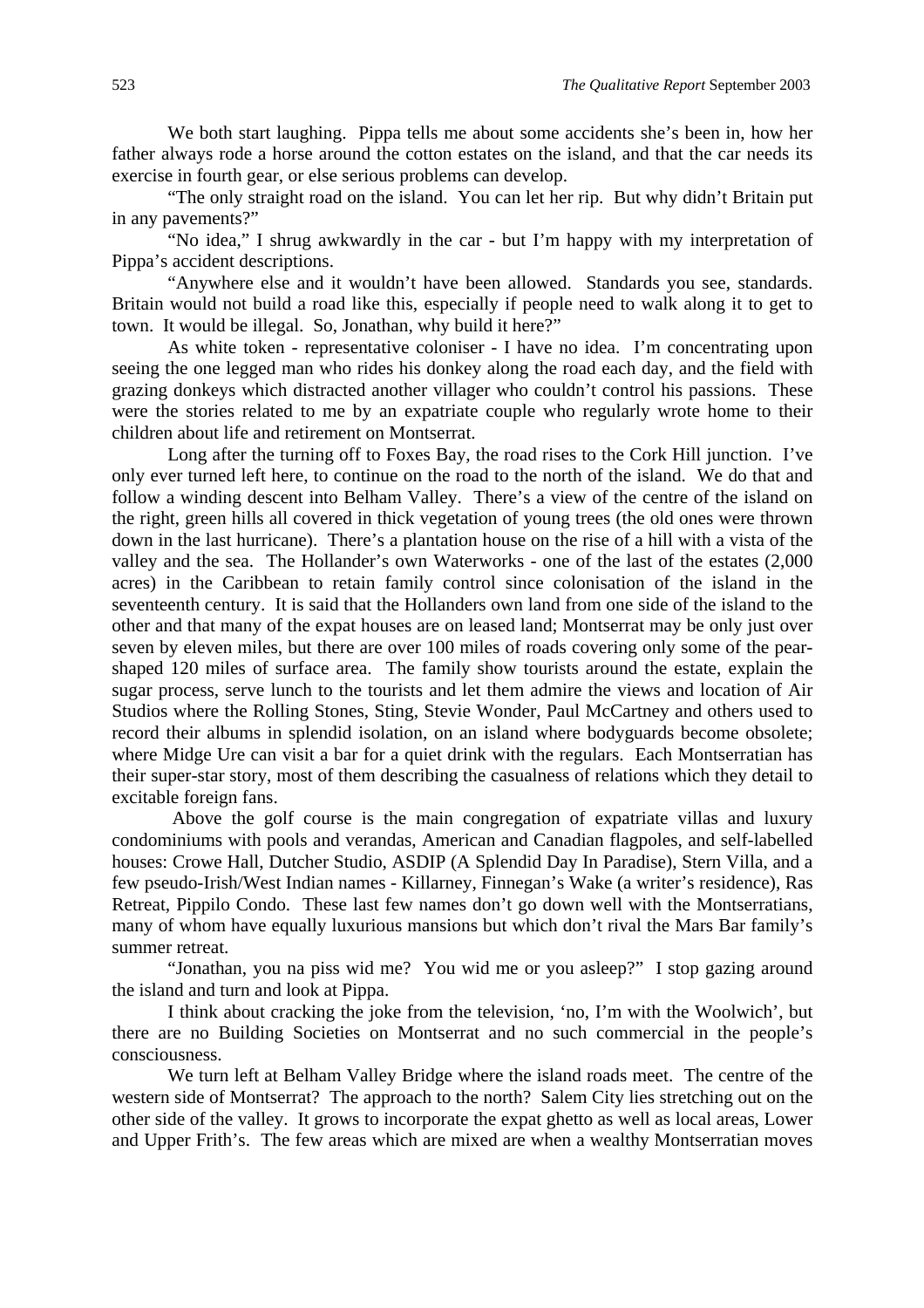to the coastal villas built for expats and the AUC students rent cheap housing in the middleincome belt of houses.

We pass along-side the golf-course on the left and on the right I spy Mrs. Harris's home. Living under a white shadow, Mrs. Harris has a three-room, prefabricated wooden shack planted down next to the golf-course, like an illegally parked trailer-home. She lost everything in the last hurricane.

"Look up dere Jonathan, dis is where an expat sold his house so he didn't have to live next to a black family," Pippa tells me indignantly. An unlikely interpretation of events, but rumours are born this way and are carried through the long grass like the dengue.

At the top of the hill, we pass lots of land barely developed, standing vacant next to villas which have been occupied for years. Here lives the Police Commissioner sent by the Foreign & Commonwealth Office, the other Technical Co-operation Officers (TCOs), the seasonal ''snowbirds'' migrating from Canada to pass their winter. The former Governor's widow, and other past Administrators' descendants all maintain a residence on the island here; they are respected throughout the community, and find it so difficult breaking away from such situations.

The luxurious villas suddenly change into prosperous residences and into cheaper houses. We motor down through Salem conurbation, home to the Killer Bees female cricket champions, past Desert Storm - the roadside bar, and back down into Belham Valley, past Buffonge the dentist/Government Health worker's mansion next to the Hollander's secluded turning, past the up-market restaurant Ziggy's, and back up the hill to Cork Hill. Past Woodsville apartments - 'condos with class', up past the churches - 'think salvation', the 'Keep Montserrat Clean' painting on the road-siding, the Rotary sign - 'Don't Ask Why', and the Montserrat Water Authority billboards - 'It is illegal to make unauthorised connections to water pipes', and - 'It is illegal to fell trees within 30m of a water source'.

"Next time, Jonathan, when you more awake boy, me show you up Isles Bay, those houses are mmsstt," she smacks her lips and performs a slow U-turn across the track. "An' de drug barons. Expats doan like house bigger dan dey!"

Wapping is the same as when we left it, but each time I leave it mammoth changes in my experiences and knowledge of Montserrat occur. I want the neighbours to share this.

We reverse and turn at great speed into the garage.

The dog is back on the chain, but Sally has moved from the bench to the kitchen. She has done Pippa's washing up and is reheating a thick stew - a broth of the sharp, boany goat meat, plantain and pumpkin. The sauces are delicious and it makes a change from tuna pasta or beef hoof or souse (pig's tail). Any thicker and it would almost pass for traditional goatwater.

I ask if there's to be a wedding for all this goatwater.

Sally chuckles and Pippa leaves for TV and solitaire upstairs. I daren't play a quick game of Scrabble with Sally without Pippa: Sally takes so long figuring out her moves that she forgets that it's her turn. Either that, or she can't read the letters and uses the wrong letters which she thinks she sees.

Pippa's started making a habit of eating upstairs at a later time so she doesn't miss the OJ trial updates, or the live Crossfire discussions from Washington on Montserrat Cable. She'll probably use her kitchen for the evening until she's forgotten that she forced Sally to do her washing up. Sally mentions all this to me whilst asking about what I saw and did with her younger sister. She's almost housebound except for some slow wandering up the middle of Wapping road with her walking frame and when Pippa feels like driving her about the island.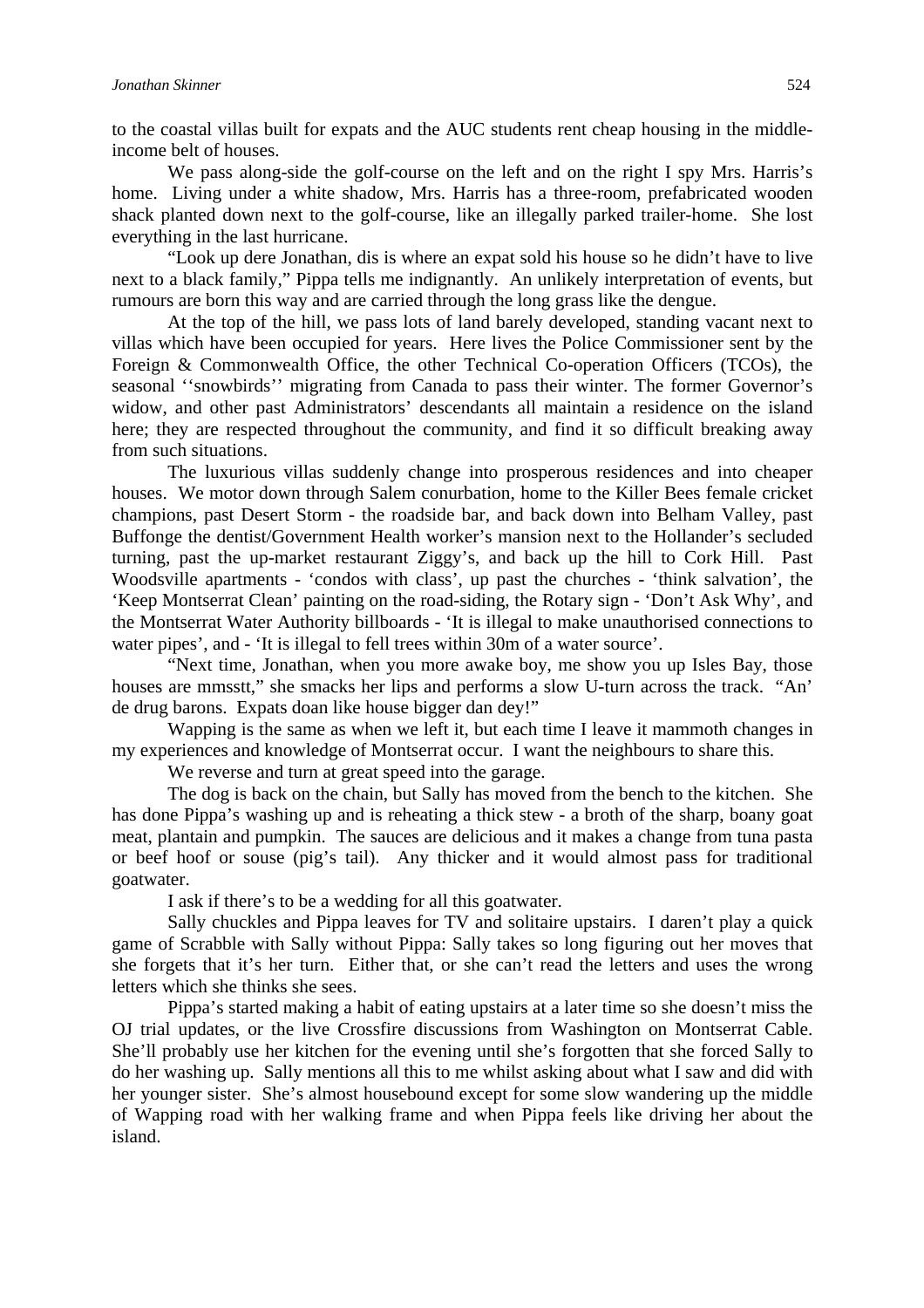"I don't like it. I'm not hanging my washing out for everyone to hear if you know what I mean. This goes no further. But I'm not happy with this constant clearing up behind her. She can manage the stairs, so let her use her own kitchen. But don't come leave everyt'ing down here."

"I know, I'll get the plates. Here, let me help."

Sally continues admonishing Pippa through me and after a few sentences I'm not sure if she's mistaking me for her dear sister. "I don't know. I'm still new to the place. Pippa moved me upstairs to have my floor varnished. She never moved me back. I had to creep me t'ings down, bit by bit."

"Oh dear."

"I never grew up here. One night when I was a young girl I visited my grandparents, up in Dagenham. It was separate from Plymouth then. I fell asleep and spent the night there. I stayed and they looked after me and brought me up. So I've always been a visitor here, you see."

"How many were there in the family at that time?"

"Well, there were nine of us in all. I had five brothers. You know Red from Trinidad ..."

"Oh yes, the one that visited and fought the Germans."

"That's right. And there's Sidney up the hill. You know him."

"He's got the dogs? Drives real slowly."

"Yes siree. We were a big family with our parents, the Estates to manage and the maids looking after us. There was always somebody cooking and somebody washing for the family. There simply had to be. Everyone was out working and in those days it wasn't like now. None of that's left anymore. In those days people weren't scruffy. You couldn't be. Red dressed for work in a suit, starched collar, ties, waistcoat, a proper jacket and hat. Everyone tipped their hats in those days. If school kids didn't they'd get respect beaten into them. None of this cheek nowadays. No sir. Ssttsstt. Look at that Lou-Ann girl: brought up backward like her. Can't speak nor eat. No manners. Damn cheek. Do you want some more?"

"Mmmm. That was lovely. But really, no more. Maybe later? Thanks though." I decline another helping.

"Humpf. Damn neaga food dis. Heard you next door last night. The noise was so bad I went to the bedroom upstairs and came down at three. They'd quietened down then but one awful smell of drink on the road. Saw your light on earlier when I couldn't sleep."

"Sally. I was not at the Flash last night and you didn't hear me. I was over at Doc's, that was why it was so late."

I try my best to dissociate myself from an aspect of Wapping life which plagues the Irish household. I find myself observed at all times; put into groups; interpreted by people; deliberately cross-examined and riled to have my reactions weighed and tested. Diplomatic truth is the only way forward. People know other people all too well, despite miscommunications. Kindly picking me up at the airport on the other side of the island when I first arrived, Pippa went on to pick me apart on the drive to Plymouth: she bargained with me over rent; she refixed prices and tested my determination before accepting my genuine interests, my anthropological and literary studies, my sympathies and concerns with local people. And then Pippa held dinner parties to introduce me to her friends, oriented me around the streets of Plymouth, filled me in on the unofficial histories of the island, the gossip, the cuisine, the class-race-colour divisions; and she refused to be interviewed but insisted on telling me her stories, everyday: about her youth, the coming of the white residents, the end of the cotton days, the labour unions, adult suffrage - the horrific tail-end of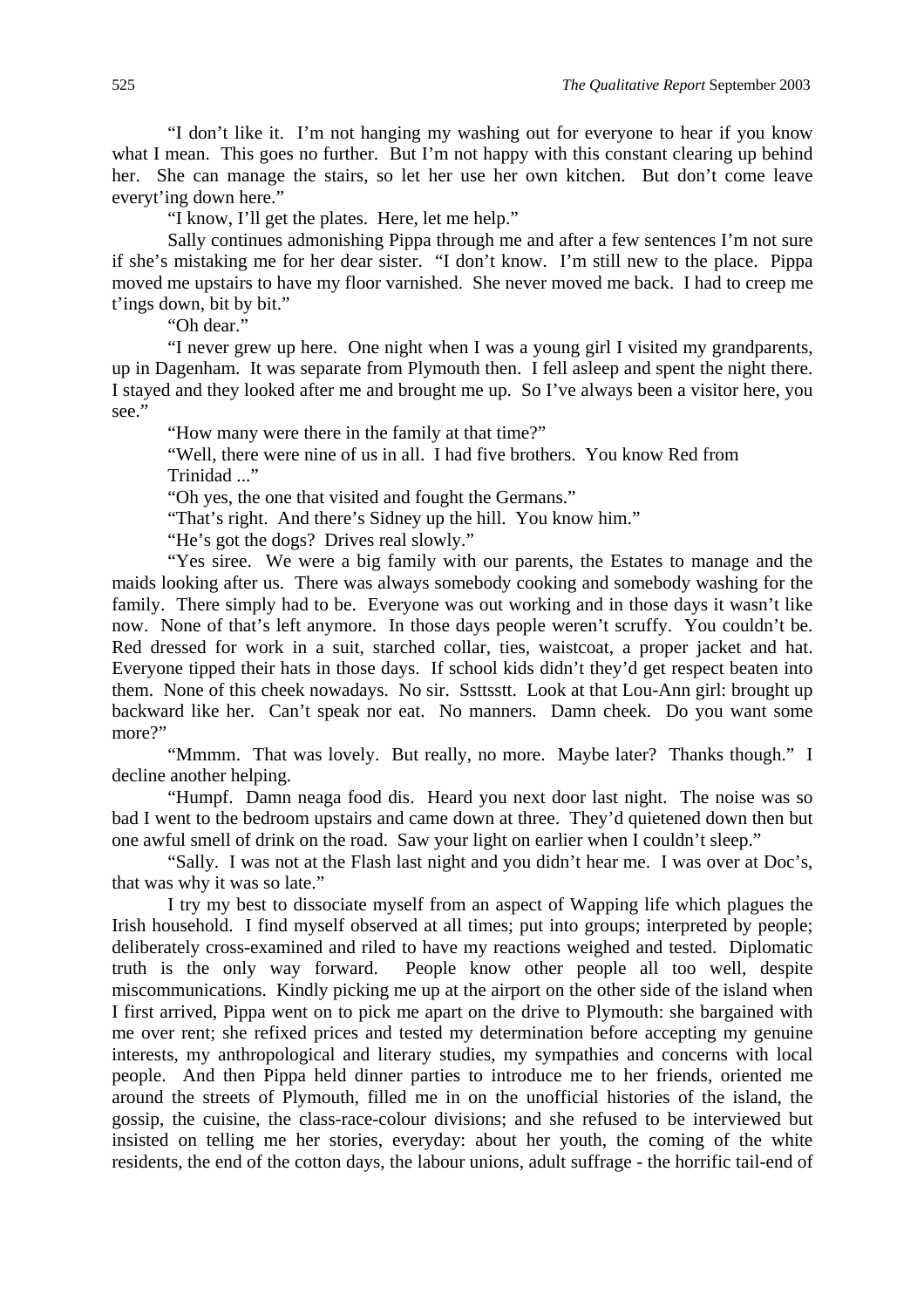slavery - her work for the West Indian Commission, the racism she experienced during her visits to Canada and Great Britain ('when it was Great'), her love of royalty and British administration ('when it *was* administration'), the all-night picnics on a beach, and all her rosy-coloured memories of an island-life coming to a vigorous close.

I became her irksome son, her secret confidant, her brother in the extended family, her companion, her lodging guest, her very own savant. I brought her all the gossip from the streets; the expat intrigues, *faux pas* and stupidities that were only guessed at by Montserratians, guessing through a veil drawn between public interactions and private personas. And I fell in love with her, a mentor through Montserrat, an impossible subject, a mother, a sister, a critic and a special friend who let me be all my relations with her and gave me others besides.

Sally is full of reminiscences tonight, so I do the dishes and spare ten minutes for some dominoes before the Maroon at half-seven.

Sally continues to talk through me. Swatting at mosquitoes, "if I had only been brought up here, then I wouldn't feel such a stranger." She finishes by smoothing her skirt and examining her domino pieces.

"Why don't you just tell her, speak to her about her mess you have to clear up?" I ask, indignant on her behalf.

"I know. I know. But the Bible says that you should do all that you can to keep the peace of the house."

"Are you at peace?"

"Ttcchhaa!"

"Well then. Not doing anything doesn't give the house peace. You live here too." These are old discussions so I feel free to give advice. "How long have you been here then?"

Sally sighs. "I don't know. Forty years I suppose."

Sally shrugs and sits in her wrinkles of skin. Concentrating on this action, she misses my recoil. Forty years she's lived here. I wasn't expecting such an answer. Four years. Six years at most. But forty! I can't comprehend this length of time. She's lived in Wapping almost twice the number of years that I've lived my life, and she still feels that she doesn't belong. If she's a visitor, then where does this put me, or Dan and Jan above the Flash? Jan announces herself as a Montserratian because she was born here, but she's transitory - from Canada. Do you have to lead all your life almost exclusively in one place to be at home? Montserratians move around the island, but they retain family areas: Art moved back to Tuitt's where he grew up; back to where his cousins and brothers and sisters and girlfriends and children all live. His girlfriend and children live with his brother and brother's girlfriend and brother's children. That's belonging. Me, I must be just an inquisitive interloper.

All this races through my head from a chance discussion and complaint about the dishes. I beat Sally at dominoes.

"Lucky neaga-man," mutters Sally.

Feeling flattered by a back-handed jab, I excuse myself, pass a deserted Cafe and porch, return to the apartment, pick up some poetry I've just come across and a poem I've written myself. I leave Wapping for the Library again, leaving Mersal to open the Flash and set the music rolling for her expatriate managers.

From what I remember, the Maroon itself, that night, went on for a few hours. It had finished with one poem from Dr. Fergus. Afterwards, Bonar - who works in airport customs almost alongside Doc - criticised me in public for not interviewing him as a performance poet. I mentioned that last week had been busy for me, what with all the steel pan bands and cultural events going on around the island.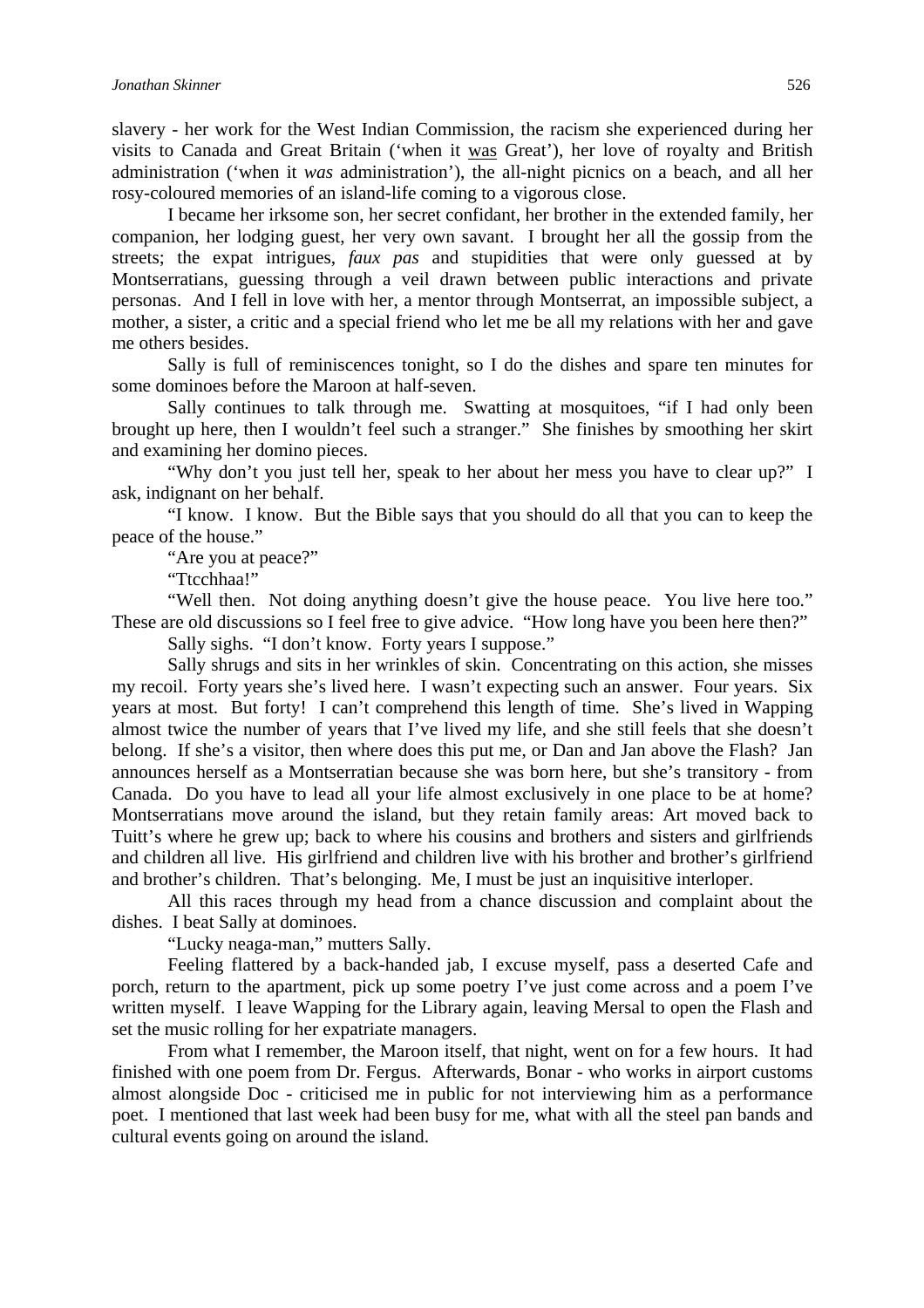Bonar made the most of this: "Jonathan, you'd be at the War Memorial if there was a pan beating there."

Bonar raised some smiles from his audience and his target: "A sardine pan!"

We departed in laughter, Bonar bent low, his body shaking and his throat cackling at me.

The rest of the evening in Wapping was busy and noisy: that night, Victoria beat Micky around the head with her saucepan; Vicki watched taxis dropping the AUC students off outside the Green Flash, and kept an eye on her Lou-Ann and Chef's Natalie until the restaurant closed at twelve-thirty am. I was kept awake by the students chanting 'Bye, Bye, Miss American Pie' and 'He is a penis, he is a horse's penis, he - is - a - hor-se's - penis' in between refrains from Grease, Queen's Greatest Hits and a mix of Asian-American rave: all favourite imported CD's the students bring down from their dormitory rooms.

The local Montserratians stood at the doorway, watching, looking in on the Americans. On Friday nights the back of the Flash is turned into a barbecue and reggae, limbo and wining, joint. There, tourists, locals, Americans and Rastas can all rub, wine, grind and jam for as long as they like. For those tired of the alien music and dance, the American tracks play at the same volume in the front bar, a doorway away. If there aren't enough students to keep their music running, they can stand in the street outside Sally's bedroom window.

Twenty dined at Tony's till eleven o'clock. By midnight the students, and drunk tourists, dominated the Flash: thirty dancing, drinking and playing dice with some expat residents; forty outside, north of the Bar, facing twenty Montserratians sitting and standing, spectating and encouraging inter-ethnic brawling between Asian-Italian-Jewish Americans. After an exam, the entire AUC cohort stays down on the street till 3am when Pippa finally persuades the police to turn the music down, or for the groups to split between the Yacht club and the Green Flash. If there is no exam, the students are gone by half-twelve and the locals take over. That's what happened last night until the Flash closed at two in the morning and individuals dispersed by about three.

A typical Tuesday for Wapping, Pippa, an anthropologist, the Maroons creative writing group, Vicki, the students, Art and John.

#### **Postscript**

It is for the reader to judge whether or not this is a successful narrative according to their reading of this short story, introduction to impressionistic autoethnography and Montserrat, and/or historical reconstruction of island life lost to the volcano. As impressionistic autoethnography, the writing approach falls into line with the innovative edited exemplars put together by communication studies specialists Bochner and Ellis (1996; 2002). Because of the impresssionistic and autoethnographic approach taken with this piece of qualitative writing, I hope that it will stand as more than just 'salvage ethnography' – which is of value and note because much of the island has been destroyed by a volcano and many of the islanders have left the island.

As a whole, Hertz's (1997) edited collection, *Reflexivity and Voice*, encourages the ethnographer to reflect upon the distinction between reflexivity (relating an experience whilst living it) and voice (presenting the writer's self as well as representing the informants' selves) in terms of the ethics of writing. How much of the self should the writer reveal, for instance? What should be the balance between the voice of the self and the voice of other selves, and what right does the author have to break the confidentiality of a shared experience with informants? Is continued informed consent possible and sufficient? It is not a side-step to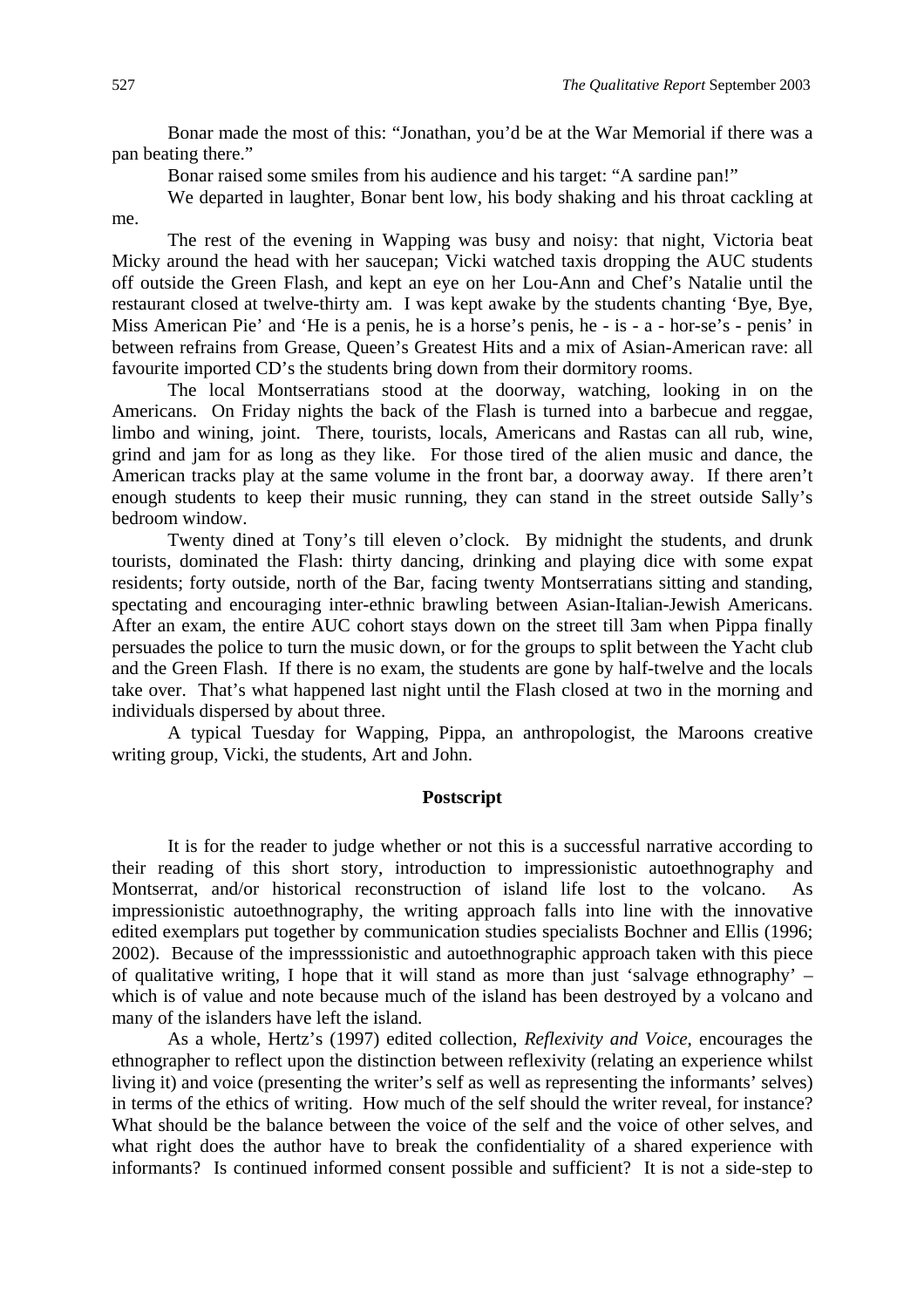answer these questions by remarking that they are questions for all those who write and communicate through the violent medium of the text, and for all those who have to use their common-sense competencies to negotiate their time working in the field as ethnographers and qualitative researchers. My answer here in this piece was to explain my research interests to all those I worked with and to participate as fully – help-fully - as I could whilst in the field; and to write using pseudonyms and with a modicum of anonymity for those more private figures. The situation of my impressionistic autoethnographic writing, however, is helped by the measured and seemingly innocuous content of my research findings, and the dramatic change/loss of my research location which makes the resonances of its representation with the (local) reader more of an advantage than a disadvantage. Doubtless there are and will be other answers. Finally, as a last reflection, the fact that this narrative had to be re-submitted to include an analytical and more objective Preface and Postscript illustrates the need for more experimental qualitative research writing. Autoethnography, as part of a new genre of qualitative writing, still needs to gain acceptance amongst qualitative researchers, let alone wider social science and 'unnatural' science researchers, writers and readers.

#### **References**

- Behar, R., & Gordon, D. (Eds.). (1995). *Women writing culture*. Berkeley, CA: University of California Press.
- Bochner, A., & Ellis, C. (Eds.). (1996). *Composing ethnography: Alternative forms of qualitative writing*. Walnut Creek, CA: AltaMira.
- Bochner, A., & Ellis, C. (Eds.). (2002). *Ethnographically speaking: Autoethnography, literature and aesthetics*. Oxford: Altamira Press.
- Bowen, E. (1954). *Return to laughter*. London: Gollancz.
- Church, K. (1995). *Forbidden narratives*. London: Gordon & Breach Publishers
- Clifford, J. (1988). *The predicament of culture Twentieth-century ethnography, literature, and art*. London: Harvard University Press.
- Clifford, J., & Marcus G. (Eds.). (1986). *Writing culture: The poetics and politics of ethnography*. London: University of California Press.
- Coffey, A. (1999). *The ethnographic self: Fieldwork and the representation of identity*. London: Sage.
- Denzin, N., & Lincoln, Y. (Eds.). (1994). *Handbook of qualitative research*. London: Sage.
- Geertz, C. (1993). *The interpretation of cultures*. London: Fontana Press.
- Hertz, E. (Ed.) (1997). *Reflexivity and voice*. Thousand Oaks, CA: Sage.
- James, A., Hockey, J., & Dawson, A. (Eds.). (1997). *After writing culture Epistemology and praxis in contemporary anthropology*, London: Routledge.
- Jones, S. (2002). The way we were, are, and might be: Torch singing as autoethnography. In A. Bochner & C. Ellis (Eds.), *Ethnographically speaking: Autoethnography, literature and aesthetics* (pp. 44-56). Oxford: Altamira Press.
- Marcus, G., & Fischer, M. (1986). *Anthropology as cultural critique An experimental moment in the human sciences*. London: The University of Chicago Press.
- Mykhalovskiy, E. (1997). Reconsidering 'table talk': critical thoughts on the relationship between sociology, autobiography and self-indulgence. In R. Hertz (Ed.), *Reflexivity and voice* (pp. 229-251). Thousand Oaks, CA: Sage.
- Olwig, K., & Hastrup, K. (Eds.). (1997). *Siting culture: The shifting anthropological object*. London: Routledge.
- Radin, P. (1983). *The autobiography of an American Indian*. Lincoln, NE: University of Nebraska Press. (Original work published 1926)